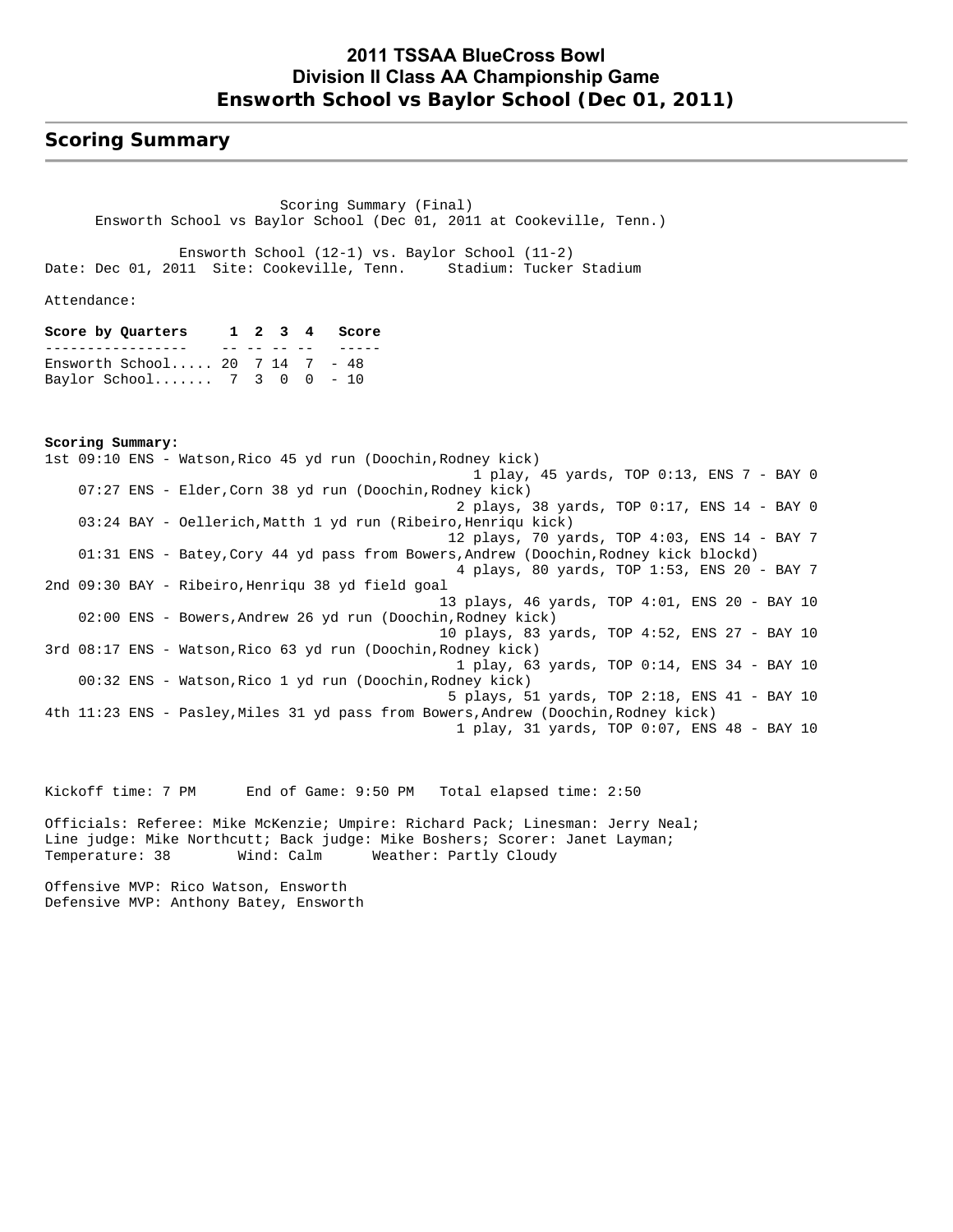# **Team Statistics**

 Team Statistics (Final) Ensworth School vs Baylor School (Dec 01, 2011 at Cookeville, Tenn.)

| FIRST DOWNS<br>21<br>19<br>$Rushing \ldots \ldots \ldots \ldots$<br>16<br>12<br>3<br>Passing<br>6<br>2<br>1<br>Penalty<br>NET YARDS RUSHING<br>390<br>188<br>Rushing Attempts<br>35<br>45<br>11.1<br>4.2<br>Average Per Rush<br>Rushing Touchdowns<br>5<br>$\mathbf{1}$<br>Yards Gained Rushing<br>418<br>207<br>Yards Lost Rushing<br>28<br>19<br>95<br>NET YARDS PASSING<br>98<br>Completions-Attempts-Int<br>$4 - 6 - 0$<br>$10 - 30 - 2$<br>15.8<br>Average Per Attempt<br>3.3<br>Average Per Completion<br>23.8<br>9.8<br>$\overline{a}$<br>Passing Touchdowns<br>0<br>TOTAL OFFENSE YARDS<br>485<br>286<br>41<br>75<br>Total offense plays<br>11.8<br>3.8<br>Average Gain Per Play<br>Fumbles: Number-Lost<br>$2 - 1$<br>$1 - 1$<br>Penalties: Number-Yards<br>$2 - 20$<br>$3 - 44$<br>PUNTS-YARDS<br>$2 - 78$<br>$2 - 53$<br>Average Yards Per Punt<br>39.0<br>26.5<br>Net Yards Per Punt<br>39.0<br>26.5<br>Inside 20<br>0<br>1<br>50+ Yards<br>0<br>0<br>Touchbacks<br>0<br>0<br>Fair catch<br>0<br>0<br>KICKOFFS-YARDS<br>$8 - 294$<br>$3 - 180$<br>Average Yards Per Kickoff<br>36.8<br>60.0<br>Net Yards Per Kickoff<br>29.2<br>40.0<br>Touchbacks<br>0<br>3<br>Punt returns: Number-Yards-TD.<br>$0 - 0 - 0$<br>$1 - 0 - 0$<br>0.0<br>0.0<br>Average Per Return<br>Kickoff returns: Number-Yds-TD<br>$0 - 0 - 0$<br>$5 - 60 - 0$<br>0.0<br>12.0<br>Average Per Return<br>$2 - 7 - 0$<br>Interceptions: Number-Yds-TD<br>$0 - 0 - 0$<br>Fumble Returns: Number-Yds-TD.<br>$0 - 0 - 0$<br>$0 - 0 - 0$<br>Miscellaneous Yards<br>0<br>0<br>Possession Time<br>21:14<br>26:46<br>2:23<br>9:37<br>1st Quarter<br>7:14<br>4:46<br>2nd Quarter<br>7:01<br>4:59<br>3rd Quarter<br>4th Quarter<br>4:36<br>7:24<br>Third-Down Conversions<br>2 of 4<br>7 of 17<br>$1$ of $4$<br>Fourth-Down Conversions<br>of<br>0<br>0<br>Red-Zone Scores-Chances<br>$1 - 2$<br>$2 - 4$<br>Touchdowns<br>$1 - 2$<br>$1 - 4$<br>$0 - 2$<br>$1 - 4$<br>Field goals<br>Sacks By: Number-Yards<br>$3 - 9$<br>$2 - 20$ |           | ENS     | <b>BAY</b> |
|-------------------------------------------------------------------------------------------------------------------------------------------------------------------------------------------------------------------------------------------------------------------------------------------------------------------------------------------------------------------------------------------------------------------------------------------------------------------------------------------------------------------------------------------------------------------------------------------------------------------------------------------------------------------------------------------------------------------------------------------------------------------------------------------------------------------------------------------------------------------------------------------------------------------------------------------------------------------------------------------------------------------------------------------------------------------------------------------------------------------------------------------------------------------------------------------------------------------------------------------------------------------------------------------------------------------------------------------------------------------------------------------------------------------------------------------------------------------------------------------------------------------------------------------------------------------------------------------------------------------------------------------------------------------------------------------------------------------------------------------------------------------------------------------------------------------------------------------------------------------------------------------------------------------------------------------------------------------------------------------------------|-----------|---------|------------|
|                                                                                                                                                                                                                                                                                                                                                                                                                                                                                                                                                                                                                                                                                                                                                                                                                                                                                                                                                                                                                                                                                                                                                                                                                                                                                                                                                                                                                                                                                                                                                                                                                                                                                                                                                                                                                                                                                                                                                                                                       |           |         |            |
|                                                                                                                                                                                                                                                                                                                                                                                                                                                                                                                                                                                                                                                                                                                                                                                                                                                                                                                                                                                                                                                                                                                                                                                                                                                                                                                                                                                                                                                                                                                                                                                                                                                                                                                                                                                                                                                                                                                                                                                                       |           |         |            |
|                                                                                                                                                                                                                                                                                                                                                                                                                                                                                                                                                                                                                                                                                                                                                                                                                                                                                                                                                                                                                                                                                                                                                                                                                                                                                                                                                                                                                                                                                                                                                                                                                                                                                                                                                                                                                                                                                                                                                                                                       |           |         |            |
|                                                                                                                                                                                                                                                                                                                                                                                                                                                                                                                                                                                                                                                                                                                                                                                                                                                                                                                                                                                                                                                                                                                                                                                                                                                                                                                                                                                                                                                                                                                                                                                                                                                                                                                                                                                                                                                                                                                                                                                                       |           |         |            |
|                                                                                                                                                                                                                                                                                                                                                                                                                                                                                                                                                                                                                                                                                                                                                                                                                                                                                                                                                                                                                                                                                                                                                                                                                                                                                                                                                                                                                                                                                                                                                                                                                                                                                                                                                                                                                                                                                                                                                                                                       |           |         |            |
|                                                                                                                                                                                                                                                                                                                                                                                                                                                                                                                                                                                                                                                                                                                                                                                                                                                                                                                                                                                                                                                                                                                                                                                                                                                                                                                                                                                                                                                                                                                                                                                                                                                                                                                                                                                                                                                                                                                                                                                                       |           |         |            |
|                                                                                                                                                                                                                                                                                                                                                                                                                                                                                                                                                                                                                                                                                                                                                                                                                                                                                                                                                                                                                                                                                                                                                                                                                                                                                                                                                                                                                                                                                                                                                                                                                                                                                                                                                                                                                                                                                                                                                                                                       |           |         |            |
|                                                                                                                                                                                                                                                                                                                                                                                                                                                                                                                                                                                                                                                                                                                                                                                                                                                                                                                                                                                                                                                                                                                                                                                                                                                                                                                                                                                                                                                                                                                                                                                                                                                                                                                                                                                                                                                                                                                                                                                                       |           |         |            |
|                                                                                                                                                                                                                                                                                                                                                                                                                                                                                                                                                                                                                                                                                                                                                                                                                                                                                                                                                                                                                                                                                                                                                                                                                                                                                                                                                                                                                                                                                                                                                                                                                                                                                                                                                                                                                                                                                                                                                                                                       |           |         |            |
|                                                                                                                                                                                                                                                                                                                                                                                                                                                                                                                                                                                                                                                                                                                                                                                                                                                                                                                                                                                                                                                                                                                                                                                                                                                                                                                                                                                                                                                                                                                                                                                                                                                                                                                                                                                                                                                                                                                                                                                                       |           |         |            |
|                                                                                                                                                                                                                                                                                                                                                                                                                                                                                                                                                                                                                                                                                                                                                                                                                                                                                                                                                                                                                                                                                                                                                                                                                                                                                                                                                                                                                                                                                                                                                                                                                                                                                                                                                                                                                                                                                                                                                                                                       |           |         |            |
|                                                                                                                                                                                                                                                                                                                                                                                                                                                                                                                                                                                                                                                                                                                                                                                                                                                                                                                                                                                                                                                                                                                                                                                                                                                                                                                                                                                                                                                                                                                                                                                                                                                                                                                                                                                                                                                                                                                                                                                                       |           |         |            |
|                                                                                                                                                                                                                                                                                                                                                                                                                                                                                                                                                                                                                                                                                                                                                                                                                                                                                                                                                                                                                                                                                                                                                                                                                                                                                                                                                                                                                                                                                                                                                                                                                                                                                                                                                                                                                                                                                                                                                                                                       |           |         |            |
|                                                                                                                                                                                                                                                                                                                                                                                                                                                                                                                                                                                                                                                                                                                                                                                                                                                                                                                                                                                                                                                                                                                                                                                                                                                                                                                                                                                                                                                                                                                                                                                                                                                                                                                                                                                                                                                                                                                                                                                                       |           |         |            |
|                                                                                                                                                                                                                                                                                                                                                                                                                                                                                                                                                                                                                                                                                                                                                                                                                                                                                                                                                                                                                                                                                                                                                                                                                                                                                                                                                                                                                                                                                                                                                                                                                                                                                                                                                                                                                                                                                                                                                                                                       |           |         |            |
|                                                                                                                                                                                                                                                                                                                                                                                                                                                                                                                                                                                                                                                                                                                                                                                                                                                                                                                                                                                                                                                                                                                                                                                                                                                                                                                                                                                                                                                                                                                                                                                                                                                                                                                                                                                                                                                                                                                                                                                                       |           |         |            |
|                                                                                                                                                                                                                                                                                                                                                                                                                                                                                                                                                                                                                                                                                                                                                                                                                                                                                                                                                                                                                                                                                                                                                                                                                                                                                                                                                                                                                                                                                                                                                                                                                                                                                                                                                                                                                                                                                                                                                                                                       |           |         |            |
|                                                                                                                                                                                                                                                                                                                                                                                                                                                                                                                                                                                                                                                                                                                                                                                                                                                                                                                                                                                                                                                                                                                                                                                                                                                                                                                                                                                                                                                                                                                                                                                                                                                                                                                                                                                                                                                                                                                                                                                                       |           |         |            |
|                                                                                                                                                                                                                                                                                                                                                                                                                                                                                                                                                                                                                                                                                                                                                                                                                                                                                                                                                                                                                                                                                                                                                                                                                                                                                                                                                                                                                                                                                                                                                                                                                                                                                                                                                                                                                                                                                                                                                                                                       |           |         |            |
|                                                                                                                                                                                                                                                                                                                                                                                                                                                                                                                                                                                                                                                                                                                                                                                                                                                                                                                                                                                                                                                                                                                                                                                                                                                                                                                                                                                                                                                                                                                                                                                                                                                                                                                                                                                                                                                                                                                                                                                                       |           |         |            |
|                                                                                                                                                                                                                                                                                                                                                                                                                                                                                                                                                                                                                                                                                                                                                                                                                                                                                                                                                                                                                                                                                                                                                                                                                                                                                                                                                                                                                                                                                                                                                                                                                                                                                                                                                                                                                                                                                                                                                                                                       |           |         |            |
|                                                                                                                                                                                                                                                                                                                                                                                                                                                                                                                                                                                                                                                                                                                                                                                                                                                                                                                                                                                                                                                                                                                                                                                                                                                                                                                                                                                                                                                                                                                                                                                                                                                                                                                                                                                                                                                                                                                                                                                                       |           |         |            |
|                                                                                                                                                                                                                                                                                                                                                                                                                                                                                                                                                                                                                                                                                                                                                                                                                                                                                                                                                                                                                                                                                                                                                                                                                                                                                                                                                                                                                                                                                                                                                                                                                                                                                                                                                                                                                                                                                                                                                                                                       |           |         |            |
|                                                                                                                                                                                                                                                                                                                                                                                                                                                                                                                                                                                                                                                                                                                                                                                                                                                                                                                                                                                                                                                                                                                                                                                                                                                                                                                                                                                                                                                                                                                                                                                                                                                                                                                                                                                                                                                                                                                                                                                                       |           |         |            |
|                                                                                                                                                                                                                                                                                                                                                                                                                                                                                                                                                                                                                                                                                                                                                                                                                                                                                                                                                                                                                                                                                                                                                                                                                                                                                                                                                                                                                                                                                                                                                                                                                                                                                                                                                                                                                                                                                                                                                                                                       |           |         |            |
|                                                                                                                                                                                                                                                                                                                                                                                                                                                                                                                                                                                                                                                                                                                                                                                                                                                                                                                                                                                                                                                                                                                                                                                                                                                                                                                                                                                                                                                                                                                                                                                                                                                                                                                                                                                                                                                                                                                                                                                                       |           |         |            |
|                                                                                                                                                                                                                                                                                                                                                                                                                                                                                                                                                                                                                                                                                                                                                                                                                                                                                                                                                                                                                                                                                                                                                                                                                                                                                                                                                                                                                                                                                                                                                                                                                                                                                                                                                                                                                                                                                                                                                                                                       |           |         |            |
|                                                                                                                                                                                                                                                                                                                                                                                                                                                                                                                                                                                                                                                                                                                                                                                                                                                                                                                                                                                                                                                                                                                                                                                                                                                                                                                                                                                                                                                                                                                                                                                                                                                                                                                                                                                                                                                                                                                                                                                                       |           |         |            |
|                                                                                                                                                                                                                                                                                                                                                                                                                                                                                                                                                                                                                                                                                                                                                                                                                                                                                                                                                                                                                                                                                                                                                                                                                                                                                                                                                                                                                                                                                                                                                                                                                                                                                                                                                                                                                                                                                                                                                                                                       |           |         |            |
|                                                                                                                                                                                                                                                                                                                                                                                                                                                                                                                                                                                                                                                                                                                                                                                                                                                                                                                                                                                                                                                                                                                                                                                                                                                                                                                                                                                                                                                                                                                                                                                                                                                                                                                                                                                                                                                                                                                                                                                                       |           |         |            |
|                                                                                                                                                                                                                                                                                                                                                                                                                                                                                                                                                                                                                                                                                                                                                                                                                                                                                                                                                                                                                                                                                                                                                                                                                                                                                                                                                                                                                                                                                                                                                                                                                                                                                                                                                                                                                                                                                                                                                                                                       |           |         |            |
|                                                                                                                                                                                                                                                                                                                                                                                                                                                                                                                                                                                                                                                                                                                                                                                                                                                                                                                                                                                                                                                                                                                                                                                                                                                                                                                                                                                                                                                                                                                                                                                                                                                                                                                                                                                                                                                                                                                                                                                                       |           |         |            |
|                                                                                                                                                                                                                                                                                                                                                                                                                                                                                                                                                                                                                                                                                                                                                                                                                                                                                                                                                                                                                                                                                                                                                                                                                                                                                                                                                                                                                                                                                                                                                                                                                                                                                                                                                                                                                                                                                                                                                                                                       |           |         |            |
|                                                                                                                                                                                                                                                                                                                                                                                                                                                                                                                                                                                                                                                                                                                                                                                                                                                                                                                                                                                                                                                                                                                                                                                                                                                                                                                                                                                                                                                                                                                                                                                                                                                                                                                                                                                                                                                                                                                                                                                                       |           |         |            |
|                                                                                                                                                                                                                                                                                                                                                                                                                                                                                                                                                                                                                                                                                                                                                                                                                                                                                                                                                                                                                                                                                                                                                                                                                                                                                                                                                                                                                                                                                                                                                                                                                                                                                                                                                                                                                                                                                                                                                                                                       |           |         |            |
|                                                                                                                                                                                                                                                                                                                                                                                                                                                                                                                                                                                                                                                                                                                                                                                                                                                                                                                                                                                                                                                                                                                                                                                                                                                                                                                                                                                                                                                                                                                                                                                                                                                                                                                                                                                                                                                                                                                                                                                                       |           |         |            |
|                                                                                                                                                                                                                                                                                                                                                                                                                                                                                                                                                                                                                                                                                                                                                                                                                                                                                                                                                                                                                                                                                                                                                                                                                                                                                                                                                                                                                                                                                                                                                                                                                                                                                                                                                                                                                                                                                                                                                                                                       |           |         |            |
|                                                                                                                                                                                                                                                                                                                                                                                                                                                                                                                                                                                                                                                                                                                                                                                                                                                                                                                                                                                                                                                                                                                                                                                                                                                                                                                                                                                                                                                                                                                                                                                                                                                                                                                                                                                                                                                                                                                                                                                                       |           |         |            |
|                                                                                                                                                                                                                                                                                                                                                                                                                                                                                                                                                                                                                                                                                                                                                                                                                                                                                                                                                                                                                                                                                                                                                                                                                                                                                                                                                                                                                                                                                                                                                                                                                                                                                                                                                                                                                                                                                                                                                                                                       |           |         |            |
|                                                                                                                                                                                                                                                                                                                                                                                                                                                                                                                                                                                                                                                                                                                                                                                                                                                                                                                                                                                                                                                                                                                                                                                                                                                                                                                                                                                                                                                                                                                                                                                                                                                                                                                                                                                                                                                                                                                                                                                                       |           |         |            |
|                                                                                                                                                                                                                                                                                                                                                                                                                                                                                                                                                                                                                                                                                                                                                                                                                                                                                                                                                                                                                                                                                                                                                                                                                                                                                                                                                                                                                                                                                                                                                                                                                                                                                                                                                                                                                                                                                                                                                                                                       |           |         |            |
|                                                                                                                                                                                                                                                                                                                                                                                                                                                                                                                                                                                                                                                                                                                                                                                                                                                                                                                                                                                                                                                                                                                                                                                                                                                                                                                                                                                                                                                                                                                                                                                                                                                                                                                                                                                                                                                                                                                                                                                                       |           |         |            |
|                                                                                                                                                                                                                                                                                                                                                                                                                                                                                                                                                                                                                                                                                                                                                                                                                                                                                                                                                                                                                                                                                                                                                                                                                                                                                                                                                                                                                                                                                                                                                                                                                                                                                                                                                                                                                                                                                                                                                                                                       |           |         |            |
|                                                                                                                                                                                                                                                                                                                                                                                                                                                                                                                                                                                                                                                                                                                                                                                                                                                                                                                                                                                                                                                                                                                                                                                                                                                                                                                                                                                                                                                                                                                                                                                                                                                                                                                                                                                                                                                                                                                                                                                                       |           |         |            |
|                                                                                                                                                                                                                                                                                                                                                                                                                                                                                                                                                                                                                                                                                                                                                                                                                                                                                                                                                                                                                                                                                                                                                                                                                                                                                                                                                                                                                                                                                                                                                                                                                                                                                                                                                                                                                                                                                                                                                                                                       |           |         |            |
|                                                                                                                                                                                                                                                                                                                                                                                                                                                                                                                                                                                                                                                                                                                                                                                                                                                                                                                                                                                                                                                                                                                                                                                                                                                                                                                                                                                                                                                                                                                                                                                                                                                                                                                                                                                                                                                                                                                                                                                                       |           |         |            |
|                                                                                                                                                                                                                                                                                                                                                                                                                                                                                                                                                                                                                                                                                                                                                                                                                                                                                                                                                                                                                                                                                                                                                                                                                                                                                                                                                                                                                                                                                                                                                                                                                                                                                                                                                                                                                                                                                                                                                                                                       |           |         |            |
|                                                                                                                                                                                                                                                                                                                                                                                                                                                                                                                                                                                                                                                                                                                                                                                                                                                                                                                                                                                                                                                                                                                                                                                                                                                                                                                                                                                                                                                                                                                                                                                                                                                                                                                                                                                                                                                                                                                                                                                                       |           |         |            |
|                                                                                                                                                                                                                                                                                                                                                                                                                                                                                                                                                                                                                                                                                                                                                                                                                                                                                                                                                                                                                                                                                                                                                                                                                                                                                                                                                                                                                                                                                                                                                                                                                                                                                                                                                                                                                                                                                                                                                                                                       |           |         |            |
|                                                                                                                                                                                                                                                                                                                                                                                                                                                                                                                                                                                                                                                                                                                                                                                                                                                                                                                                                                                                                                                                                                                                                                                                                                                                                                                                                                                                                                                                                                                                                                                                                                                                                                                                                                                                                                                                                                                                                                                                       | PAT Kicks | $6 - 7$ | $1 - 1$    |
| Field Goals<br>$1 - 2$<br>$0 - 0$                                                                                                                                                                                                                                                                                                                                                                                                                                                                                                                                                                                                                                                                                                                                                                                                                                                                                                                                                                                                                                                                                                                                                                                                                                                                                                                                                                                                                                                                                                                                                                                                                                                                                                                                                                                                                                                                                                                                                                     |           |         |            |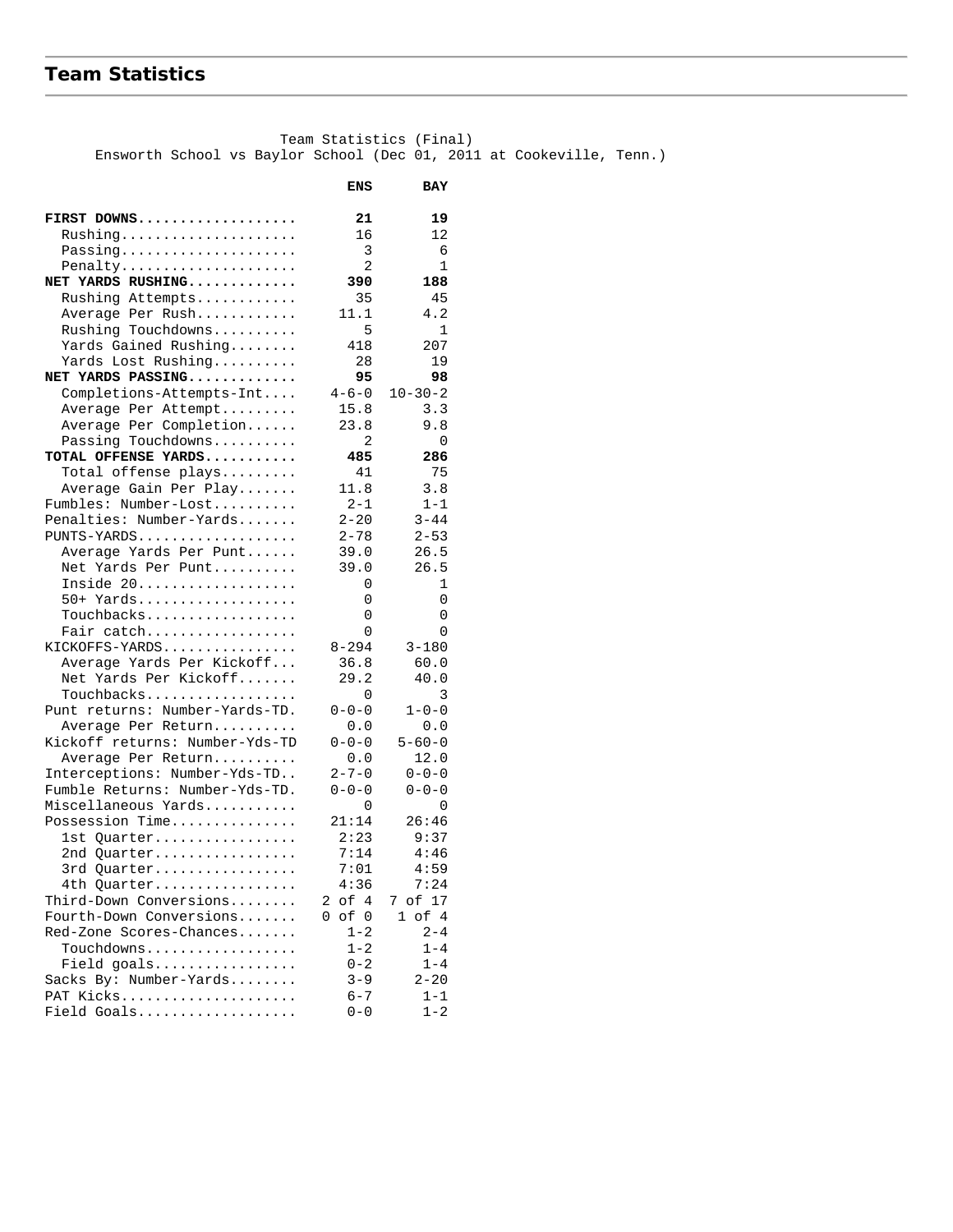## **Individual Statistics**

#### Individual Statistics (Final)

Ensworth School vs Baylor School (Dec 01, 2011 at Cookeville, Tenn.)

 $\mathbf{I}$ 

#### **Ensworth School**

|  |  |  | <b>Baylor School</b> |  |
|--|--|--|----------------------|--|
|--|--|--|----------------------|--|

| Rushing                                               |                | No Gain Loss Net TD Lg Avg   |                    |                                                                    |    |    |              |                | Rushing                                                                                |            |                        |    | No Gain Loss Net TD Lg Avg             |                |            |                   |                      |
|-------------------------------------------------------|----------------|------------------------------|--------------------|--------------------------------------------------------------------|----|----|--------------|----------------|----------------------------------------------------------------------------------------|------------|------------------------|----|----------------------------------------|----------------|------------|-------------------|----------------------|
| Watson,Rico 16 221                                    |                |                              | $\Omega$           | 221 3 63 13.8                                                      |    |    |              |                | Davis,Mike                                                                             | 9          | 61                     | 2  | 59                                     |                | $0\quad26$ | 6.6               |                      |
| Ferby, D'Andre 6                                      |                | 62                           | $\mathbf{1}$       |                                                                    |    |    | 61 0 29 10.2 |                | Oellerich, Matth 20                                                                    |            | 73                     |    | 14                                     |                | 59 1 10    | 3.0               |                      |
| Elder, Corn                                           | $\overline{2}$ | 42                           | $\Omega$           |                                                                    |    |    | 42 1 38 21.0 |                | Porter, George 6 40<br>Davidson, Connor 9 33                                           |            |                        |    | 40 1 39 0 20 6.5                       |                |            |                   |                      |
| Bowers, Andrew 6                                      |                | 58                           | 21                 | 37 1 26 6.2                                                        |    |    |              |                |                                                                                        |            |                        |    | 0 33 0 6 3.7                           |                |            |                   |                      |
| Sheffield, Donov 2 28<br>Lloyd, Justin 1 7            |                |                              | 5                  | 23 0 28 11.5                                                       |    |    |              |                | Jumper, Colton                                                                         |            | $1 \qquad 0$           | 2  | $-2$ 0 0 $-2.0$                        |                |            |                   |                      |
| Lloyd, Justin                                         |                | 1 7                          | $\Omega$           | 7 0 7 7.0                                                          |    |    |              |                | Totals                                                                                 |            | 45 207                 |    | 19  188  1  26  4.2                    |                |            |                   |                      |
| Settles, $P.J.$ $1 0$                                 |                |                              | $\Omega$           | $\begin{array}{ccccccccccccc}\n0 & 0 & 0 & 0 & 0 & 0\n\end{array}$ |    |    |              |                |                                                                                        |            |                        |    |                                        |                |            |                   |                      |
| <b>TEAM</b>                                           | $\mathbf{1}$   | $\Omega$                     | $\mathbf{1}$       | $-1$ 0 0 $-1.0$                                                    |    |    |              |                | Passing                                                                                |            |                        |    | Cmp-Att-Int Yds TD Long Sack           |                |            |                   |                      |
| Totals                                                |                | 35 418                       | 28 390 5 63 11.1   |                                                                    |    |    |              |                |                                                                                        |            |                        |    |                                        |                |            |                   |                      |
|                                                       |                |                              |                    |                                                                    |    |    |              |                | Oellerich, Matth 10-30-2                                                               |            |                        |    | 98 0                                   |                | 24         |                   | 3                    |
| Passing                                               |                | Cmp-Att-Int Yds TD Long Sack |                    |                                                                    |    |    |              |                | Totals                                                                                 |            | $10 - 30 - 2$          |    | 98 0 24                                |                |            |                   | 3                    |
| -----------------------<br>Bowers, Andrew             |                | $4-6-0$ 95 2                 |                    |                                                                    |    |    | 44           | 2              | Receiving No. Yds TD Long                                                              |            |                        |    |                                        |                |            |                   |                      |
| Totals                                                |                | $4 - 6 - 0$                  |                    | 95 2                                                               |    | 44 |              | $\overline{2}$ | Upshaw, Reggie 3                                                                       |            |                        | 41 | $\Omega$                               | 24             |            |                   |                      |
| Receiving No. Yds                                     |                |                              |                    | TD Long                                                            |    |    |              |                |                                                                                        |            |                        |    | $\overline{0}$                         | $\overline{7}$ |            |                   |                      |
|                                                       |                |                              |                    |                                                                    |    |    |              |                | Davidson, Connor 15<br>McColley, Deosha 25                                             |            |                        |    | $\Omega$                               | - 11           |            |                   |                      |
| Batey,Cory                                            |                | 2 48                         | $\mathbf{1}$       |                                                                    | 44 |    |              |                | Clark,Charbo                                                                           |            | 1 19                   |    | $\Omega$                               | 19             |            |                   |                      |
|                                                       |                | 1 31                         |                    | $\mathbf{1}$                                                       | 31 |    |              |                | Bowens, Jeffery                                                                        |            | 1 18                   |    | $\Omega$                               | 18             |            |                   |                      |
| Pasley,Miles                                          |                |                              |                    |                                                                    |    |    |              |                |                                                                                        |            |                        |    |                                        |                |            |                   |                      |
| Watson, Rico                                          |                | 1 16 0 16                    |                    |                                                                    |    |    |              |                | Totals                                                                                 |            | 10                     | 98 | $\mathbf 0$                            | 24             |            |                   |                      |
| Totals                                                |                | 4 95                         |                    | $2^{\circ}$                                                        | 44 |    |              |                | Punting Mo. Yds Avg Long In20                                                          |            |                        |    |                                        |                |            |                   | TВ                   |
| Punting<br>No. Yds Avg Long In20                      |                |                              |                    |                                                                    |    |    |              | TВ<br>----     | _______________________                                                                |            |                        |    |                                        |                |            |                   |                      |
| Estes,Jake                                            |                | 2 78 39.0                    |                    |                                                                    | 44 |    | $\Omega$     | $\Omega$       | Priddy, Andy<br>Totals                                                                 |            | 2 53 26.5<br>2 53 26.5 |    |                                        | 28<br>28       |            | 1<br>$\mathbf{1}$ | $\Omega$<br>$\Omega$ |
| Totals                                                |                | 2 78 39.0 44                 |                    |                                                                    |    |    | $\Omega$     | $\Omega$       |                                                                                        |            |                        |    |                                        |                |            |                   |                      |
|                                                       |                |                              |                    |                                                                    |    |    |              |                |                                                                                        |            | Punts                  |    | Kickoffs Intercept                     |                |            |                   |                      |
|                                                       | Punts          |                              | Kickoffs Intercept |                                                                    |    |    |              |                | All Returns Mo.Yds.Lg No.Yds.Lg No.Yds.Lg                                              |            |                        |    |                                        |                |            |                   |                      |
| All Returns Mo.Yds.Lg No.Yds.Lg No.Yds.Lg             |                |                              |                    |                                                                    |    |    |              |                | Bowens,Jeffery                                                                         | 1          |                        |    | $0\quad 0\quad 0\quad 0\quad 0\quad 0$ |                |            | $\Omega$          | $\Omega$             |
| Batey, Cory                                           |                | 0 0 0 0 0 0 1 7 7            |                    |                                                                    |    |    |              |                | Taylor, Landry                                                                         | $\bigcirc$ |                        |    | 0 0 3 51 25 0                          |                |            | $\Omega$          | $\Omega$             |
| Graham, Taylor $0 \t 0 \t 0 \t 0 \t 0 \t 1 \t 0 \t 0$ |                |                              |                    |                                                                    |    |    |              |                | Tipton, John                                                                           |            |                        |    | 0 0 0 1 1 1 0 0 0                      |                |            |                   |                      |
| Totals                                                |                | 0 0 0 0 0 0 2 7 7            |                    |                                                                    |    |    |              |                | Davis,Mike                                                                             |            |                        |    | 0 0 0 1 8 8 0 0 0                      |                |            |                   |                      |
|                                                       |                |                              |                    |                                                                    |    |    |              |                | Totals 1 0 0 5 60 25 0 0 0                                                             |            |                        |    |                                        |                |            |                   |                      |
| Field goal attempts                                   |                |                              |                    |                                                                    |    |    |              |                |                                                                                        |            |                        |    |                                        |                |            |                   |                      |
|                                                       |                |                              |                    |                                                                    |    |    |              |                | Field goal attempts                                                                    |            |                        |    |                                        |                |            |                   |                      |
| Kickoffs No. Yds TB OB                                |                |                              |                    | Avg                                                                |    |    |              |                | Ribeiro, Henriqu 2nd 09:30 38 yds - Good<br>Ribeiro, Henriqu 2nd 00:06 37 yds - Missed |            |                        |    |                                        |                |            |                   |                      |
| Estes, Jake 8 294 0                                   |                |                              |                    | 0, 36.8                                                            |    |    |              |                |                                                                                        |            |                        |    |                                        |                |            |                   |                      |
|                                                       |                |                              |                    |                                                                    |    |    |              |                | Kickoffs No. Yds TB OB Avg                                                             |            |                        |    |                                        |                |            |                   |                      |
|                                                       |                |                              |                    |                                                                    |    |    |              |                | Ribeiro, Henriqu 3 180 3 0 60.0                                                        |            |                        |    |                                        |                |            |                   |                      |

**FUMBLES:** Ensworth School-Bowers,Andrew 1-0; Ferby,D'Andre 1-1. Baylor School-Oellerich,Matth 1-1.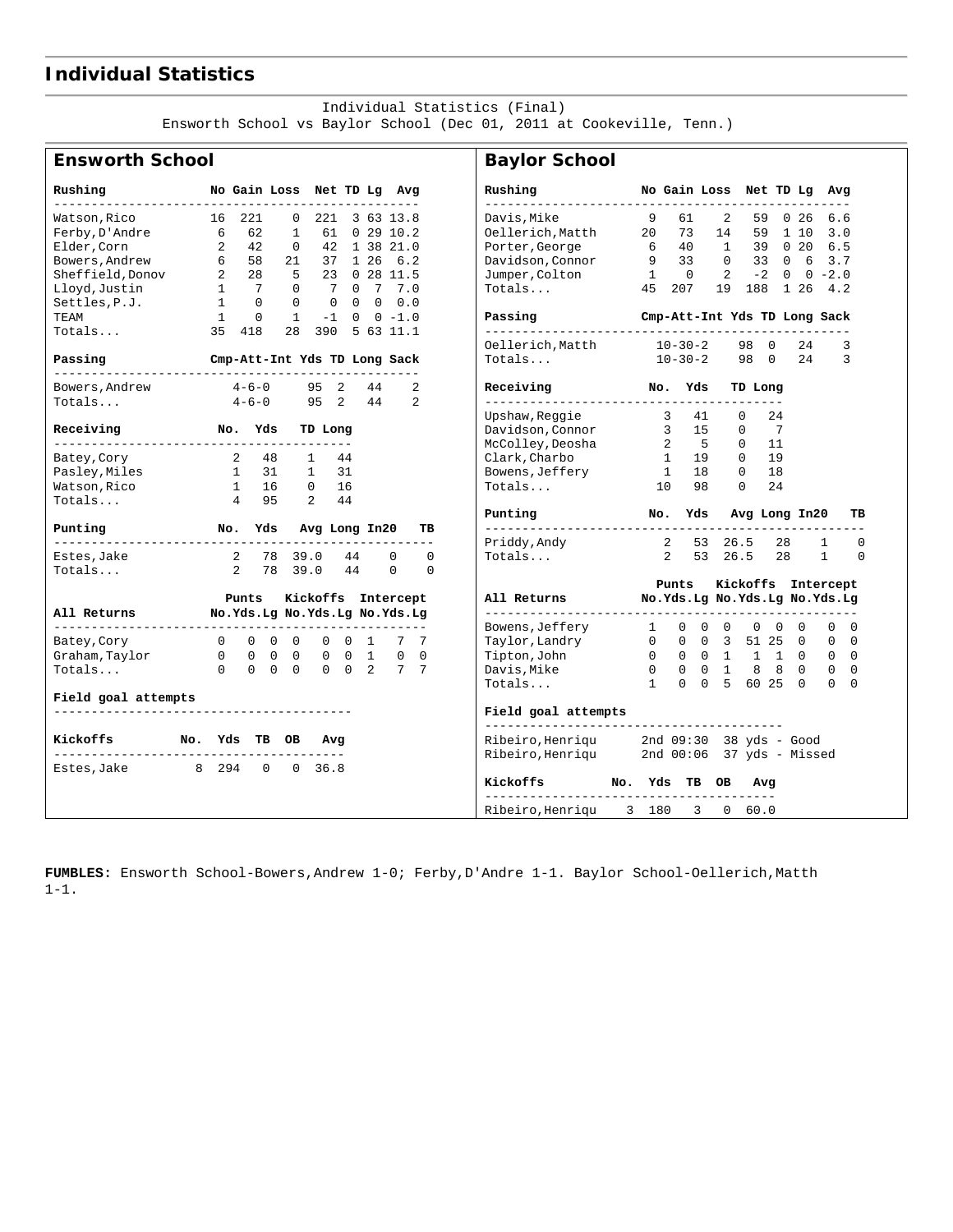# **Drive Chart**

| Drive Started<br><b>Drive Ended</b><br>Consumed<br>Obtained Spot Time<br>Qtr Spot Time<br>How Lost Pl-Yds<br>TOP<br>---------------<br>-----------<br><b>B00</b><br>$1 - 45$<br>1st B45 09:23 Downs<br>09:10 *TOUCHDOWN<br>0:13<br>07:44<br>Interception B00<br>07:27 *TOUCHDOWN<br>$2 - 38$<br>0:17<br>1st B38<br>Kickoff<br><b>B00</b><br>$1st$ $E20$<br>03:24<br>01:31 *TOUCHDOWN<br>$4 - 80$<br>1:53<br>Kickoff<br>09:30<br>2nd E20<br>E11<br>07:14<br>Punt<br>$3 - -9$<br>2:16<br>2nd E17<br>06:52<br>Punt<br>B00<br>02:00 *TOUCHDOWN 10-83<br>4:52<br>2nd E20<br>00:06<br>Missed FG<br>E19<br>$00:00$ End of $half$<br>$1 - -1$<br>0:06<br>Kickoff<br>3rdE20<br>12:00<br>B35<br>09:52 Fumble<br>$5 - 45$<br>2:08<br>3rd E37<br>08:31<br><b>B00</b><br>08:17 *TOUCHDOWN<br>Punt<br>$1 - 63$<br>0:14<br>07:32<br>Interception E36<br>$3 - 9$<br>2:21<br>3rd E27<br>05:11<br>Punt<br>02:50<br><b>B00</b><br>00:32 *TOUCHDOWN<br>3rd E49<br>Downs<br>$5 - 51$<br>2:18#<br>Fumble<br><b>B00</b><br>4th B31<br>11:30<br>11:23 *TOUCHDOWN<br>$1 - 31$<br>0:07<br>$00:00$ End of half<br>04:29<br>B19<br>4th E02<br>5-79<br>4:29#<br>Downs<br>12:00<br>Kickoff<br>B45<br>$7 - 15$<br>$1st$ B $30$<br>$09:23$ Downs<br>2:37<br>Interception 3-11<br>09:10<br>Kickoff<br>1:26<br>$1st$ B $22$<br>B33<br>07:44<br>07:27<br>Kickoff<br>E00<br>03:24 *TOUCHDOWN 12-70<br>4:03#<br>$1st$ B $30$<br>$1st$ B $33$<br>01:31<br>Kickoff<br>E21<br>09:30 *FIELD GOAL<br>$13 - 46$<br>4:01#<br>07:14<br>2nd E45<br>Punt<br>E45<br>06:52<br>Punt<br>$3 - 0$<br>0:22<br>2nd B30<br>02:00<br>Kickoff<br>E19<br>00:06<br>Missed FG<br>$10 - 51$<br>1:54#<br>Possession<br>12:00<br>12:00<br>3rd B40<br>B40<br>Kickoff<br>$0 - 0$<br>0:00<br>09:52<br><b>B38</b><br>$3 - 3$<br>BAY<br>3rd B35<br>Fumble<br>08:31<br>Punt<br>1:21<br>07:32 Interception 3-5<br>08:17<br>Kickoff<br>B36<br>BAY<br>3rd B31<br>0:45<br>$02:50$ Downs $9-31$<br>3rd B20<br>05:11<br>Punt<br>E49<br>2:21<br>BAY<br>00:32<br>Kickoff<br>B46<br>11:30<br>Fumble<br>$3 - 12$<br>3rd B34<br>1:02<br>BAY<br>11:23 Kickoff<br>E02<br>$04:29$ Downs<br>11-62<br>6:54#<br>4th B36<br>3rd<br>4th<br>2nd<br>1st<br>2nd<br>lst<br>Half Half<br>Qtr<br>Qtr<br>Qtr<br>Qtr<br>Total<br>Time of possession 02:23 07:14 07:01 04:36<br>09:37 11:37 21:14<br>3rd Down Conversions 0/0<br>$0/0$ $2/3$ $0/1$<br>2/3<br>0/1<br>2/4<br>E19<br>E33<br>E32 E34<br>Avg Field Position<br>E45<br>E35<br>E33<br>4th Down Conversions<br>0/0<br>0/0<br>0/0<br>0/0<br>$0/0$ $0/0$<br>0/0<br>2nd<br>3rd<br>4th<br>2nd<br>1st<br>1st<br>Half Half<br>Qtr<br>Qtr<br>Qtr<br>0tr i<br>Total<br>Time of possession<br>09:37 04:46 04:59 07:24<br>14:23 12:23 26:46<br>3rd Down Conversions<br>$3/5$ $1/5$ $1/4$ $2/3$ $4/10$ $3/7$<br>7/17<br>B28 B42<br>Avg Field Position<br>B30 B36<br>B33<br>B31<br>B32<br>$0/1$ $1/1$<br>4th Down Conversions<br>0/1<br>0/1<br>1/2<br>0/2<br>1/4 |            |  |  |  |  | Ensworth School vs Baylor School (Dec 01, 2011 at Cookeville, Tenn.) |  |
|------------------------------------------------------------------------------------------------------------------------------------------------------------------------------------------------------------------------------------------------------------------------------------------------------------------------------------------------------------------------------------------------------------------------------------------------------------------------------------------------------------------------------------------------------------------------------------------------------------------------------------------------------------------------------------------------------------------------------------------------------------------------------------------------------------------------------------------------------------------------------------------------------------------------------------------------------------------------------------------------------------------------------------------------------------------------------------------------------------------------------------------------------------------------------------------------------------------------------------------------------------------------------------------------------------------------------------------------------------------------------------------------------------------------------------------------------------------------------------------------------------------------------------------------------------------------------------------------------------------------------------------------------------------------------------------------------------------------------------------------------------------------------------------------------------------------------------------------------------------------------------------------------------------------------------------------------------------------------------------------------------------------------------------------------------------------------------------------------------------------------------------------------------------------------------------------------------------------------------------------------------------------------------------------------------------------------------------------------------------------------------------------------------------------------------------------------------------------------------------------------------------------------------------------------------------------------------------------------------------------------------------------------------------------------------------------------------------------------------------------------------------------------------------------------------------------------------------------------------------------------------------------------------|------------|--|--|--|--|----------------------------------------------------------------------|--|
|                                                                                                                                                                                                                                                                                                                                                                                                                                                                                                                                                                                                                                                                                                                                                                                                                                                                                                                                                                                                                                                                                                                                                                                                                                                                                                                                                                                                                                                                                                                                                                                                                                                                                                                                                                                                                                                                                                                                                                                                                                                                                                                                                                                                                                                                                                                                                                                                                                                                                                                                                                                                                                                                                                                                                                                                                                                                                                            |            |  |  |  |  |                                                                      |  |
|                                                                                                                                                                                                                                                                                                                                                                                                                                                                                                                                                                                                                                                                                                                                                                                                                                                                                                                                                                                                                                                                                                                                                                                                                                                                                                                                                                                                                                                                                                                                                                                                                                                                                                                                                                                                                                                                                                                                                                                                                                                                                                                                                                                                                                                                                                                                                                                                                                                                                                                                                                                                                                                                                                                                                                                                                                                                                                            | Team       |  |  |  |  |                                                                      |  |
|                                                                                                                                                                                                                                                                                                                                                                                                                                                                                                                                                                                                                                                                                                                                                                                                                                                                                                                                                                                                                                                                                                                                                                                                                                                                                                                                                                                                                                                                                                                                                                                                                                                                                                                                                                                                                                                                                                                                                                                                                                                                                                                                                                                                                                                                                                                                                                                                                                                                                                                                                                                                                                                                                                                                                                                                                                                                                                            | ENS        |  |  |  |  |                                                                      |  |
|                                                                                                                                                                                                                                                                                                                                                                                                                                                                                                                                                                                                                                                                                                                                                                                                                                                                                                                                                                                                                                                                                                                                                                                                                                                                                                                                                                                                                                                                                                                                                                                                                                                                                                                                                                                                                                                                                                                                                                                                                                                                                                                                                                                                                                                                                                                                                                                                                                                                                                                                                                                                                                                                                                                                                                                                                                                                                                            | ENS        |  |  |  |  |                                                                      |  |
|                                                                                                                                                                                                                                                                                                                                                                                                                                                                                                                                                                                                                                                                                                                                                                                                                                                                                                                                                                                                                                                                                                                                                                                                                                                                                                                                                                                                                                                                                                                                                                                                                                                                                                                                                                                                                                                                                                                                                                                                                                                                                                                                                                                                                                                                                                                                                                                                                                                                                                                                                                                                                                                                                                                                                                                                                                                                                                            | ENS        |  |  |  |  |                                                                      |  |
|                                                                                                                                                                                                                                                                                                                                                                                                                                                                                                                                                                                                                                                                                                                                                                                                                                                                                                                                                                                                                                                                                                                                                                                                                                                                                                                                                                                                                                                                                                                                                                                                                                                                                                                                                                                                                                                                                                                                                                                                                                                                                                                                                                                                                                                                                                                                                                                                                                                                                                                                                                                                                                                                                                                                                                                                                                                                                                            | ENS        |  |  |  |  |                                                                      |  |
|                                                                                                                                                                                                                                                                                                                                                                                                                                                                                                                                                                                                                                                                                                                                                                                                                                                                                                                                                                                                                                                                                                                                                                                                                                                                                                                                                                                                                                                                                                                                                                                                                                                                                                                                                                                                                                                                                                                                                                                                                                                                                                                                                                                                                                                                                                                                                                                                                                                                                                                                                                                                                                                                                                                                                                                                                                                                                                            | ENS        |  |  |  |  |                                                                      |  |
|                                                                                                                                                                                                                                                                                                                                                                                                                                                                                                                                                                                                                                                                                                                                                                                                                                                                                                                                                                                                                                                                                                                                                                                                                                                                                                                                                                                                                                                                                                                                                                                                                                                                                                                                                                                                                                                                                                                                                                                                                                                                                                                                                                                                                                                                                                                                                                                                                                                                                                                                                                                                                                                                                                                                                                                                                                                                                                            | ENS        |  |  |  |  |                                                                      |  |
|                                                                                                                                                                                                                                                                                                                                                                                                                                                                                                                                                                                                                                                                                                                                                                                                                                                                                                                                                                                                                                                                                                                                                                                                                                                                                                                                                                                                                                                                                                                                                                                                                                                                                                                                                                                                                                                                                                                                                                                                                                                                                                                                                                                                                                                                                                                                                                                                                                                                                                                                                                                                                                                                                                                                                                                                                                                                                                            | ENS        |  |  |  |  |                                                                      |  |
|                                                                                                                                                                                                                                                                                                                                                                                                                                                                                                                                                                                                                                                                                                                                                                                                                                                                                                                                                                                                                                                                                                                                                                                                                                                                                                                                                                                                                                                                                                                                                                                                                                                                                                                                                                                                                                                                                                                                                                                                                                                                                                                                                                                                                                                                                                                                                                                                                                                                                                                                                                                                                                                                                                                                                                                                                                                                                                            | ENS        |  |  |  |  |                                                                      |  |
|                                                                                                                                                                                                                                                                                                                                                                                                                                                                                                                                                                                                                                                                                                                                                                                                                                                                                                                                                                                                                                                                                                                                                                                                                                                                                                                                                                                                                                                                                                                                                                                                                                                                                                                                                                                                                                                                                                                                                                                                                                                                                                                                                                                                                                                                                                                                                                                                                                                                                                                                                                                                                                                                                                                                                                                                                                                                                                            | ENS        |  |  |  |  |                                                                      |  |
|                                                                                                                                                                                                                                                                                                                                                                                                                                                                                                                                                                                                                                                                                                                                                                                                                                                                                                                                                                                                                                                                                                                                                                                                                                                                                                                                                                                                                                                                                                                                                                                                                                                                                                                                                                                                                                                                                                                                                                                                                                                                                                                                                                                                                                                                                                                                                                                                                                                                                                                                                                                                                                                                                                                                                                                                                                                                                                            | ENS        |  |  |  |  |                                                                      |  |
|                                                                                                                                                                                                                                                                                                                                                                                                                                                                                                                                                                                                                                                                                                                                                                                                                                                                                                                                                                                                                                                                                                                                                                                                                                                                                                                                                                                                                                                                                                                                                                                                                                                                                                                                                                                                                                                                                                                                                                                                                                                                                                                                                                                                                                                                                                                                                                                                                                                                                                                                                                                                                                                                                                                                                                                                                                                                                                            | ENS        |  |  |  |  |                                                                      |  |
|                                                                                                                                                                                                                                                                                                                                                                                                                                                                                                                                                                                                                                                                                                                                                                                                                                                                                                                                                                                                                                                                                                                                                                                                                                                                                                                                                                                                                                                                                                                                                                                                                                                                                                                                                                                                                                                                                                                                                                                                                                                                                                                                                                                                                                                                                                                                                                                                                                                                                                                                                                                                                                                                                                                                                                                                                                                                                                            | ENS        |  |  |  |  |                                                                      |  |
|                                                                                                                                                                                                                                                                                                                                                                                                                                                                                                                                                                                                                                                                                                                                                                                                                                                                                                                                                                                                                                                                                                                                                                                                                                                                                                                                                                                                                                                                                                                                                                                                                                                                                                                                                                                                                                                                                                                                                                                                                                                                                                                                                                                                                                                                                                                                                                                                                                                                                                                                                                                                                                                                                                                                                                                                                                                                                                            | BAY        |  |  |  |  |                                                                      |  |
|                                                                                                                                                                                                                                                                                                                                                                                                                                                                                                                                                                                                                                                                                                                                                                                                                                                                                                                                                                                                                                                                                                                                                                                                                                                                                                                                                                                                                                                                                                                                                                                                                                                                                                                                                                                                                                                                                                                                                                                                                                                                                                                                                                                                                                                                                                                                                                                                                                                                                                                                                                                                                                                                                                                                                                                                                                                                                                            | BAY        |  |  |  |  |                                                                      |  |
|                                                                                                                                                                                                                                                                                                                                                                                                                                                                                                                                                                                                                                                                                                                                                                                                                                                                                                                                                                                                                                                                                                                                                                                                                                                                                                                                                                                                                                                                                                                                                                                                                                                                                                                                                                                                                                                                                                                                                                                                                                                                                                                                                                                                                                                                                                                                                                                                                                                                                                                                                                                                                                                                                                                                                                                                                                                                                                            | BAY        |  |  |  |  |                                                                      |  |
|                                                                                                                                                                                                                                                                                                                                                                                                                                                                                                                                                                                                                                                                                                                                                                                                                                                                                                                                                                                                                                                                                                                                                                                                                                                                                                                                                                                                                                                                                                                                                                                                                                                                                                                                                                                                                                                                                                                                                                                                                                                                                                                                                                                                                                                                                                                                                                                                                                                                                                                                                                                                                                                                                                                                                                                                                                                                                                            | BAY        |  |  |  |  |                                                                      |  |
|                                                                                                                                                                                                                                                                                                                                                                                                                                                                                                                                                                                                                                                                                                                                                                                                                                                                                                                                                                                                                                                                                                                                                                                                                                                                                                                                                                                                                                                                                                                                                                                                                                                                                                                                                                                                                                                                                                                                                                                                                                                                                                                                                                                                                                                                                                                                                                                                                                                                                                                                                                                                                                                                                                                                                                                                                                                                                                            | BAY        |  |  |  |  |                                                                      |  |
|                                                                                                                                                                                                                                                                                                                                                                                                                                                                                                                                                                                                                                                                                                                                                                                                                                                                                                                                                                                                                                                                                                                                                                                                                                                                                                                                                                                                                                                                                                                                                                                                                                                                                                                                                                                                                                                                                                                                                                                                                                                                                                                                                                                                                                                                                                                                                                                                                                                                                                                                                                                                                                                                                                                                                                                                                                                                                                            | BAY        |  |  |  |  |                                                                      |  |
|                                                                                                                                                                                                                                                                                                                                                                                                                                                                                                                                                                                                                                                                                                                                                                                                                                                                                                                                                                                                                                                                                                                                                                                                                                                                                                                                                                                                                                                                                                                                                                                                                                                                                                                                                                                                                                                                                                                                                                                                                                                                                                                                                                                                                                                                                                                                                                                                                                                                                                                                                                                                                                                                                                                                                                                                                                                                                                            | BAY        |  |  |  |  |                                                                      |  |
|                                                                                                                                                                                                                                                                                                                                                                                                                                                                                                                                                                                                                                                                                                                                                                                                                                                                                                                                                                                                                                                                                                                                                                                                                                                                                                                                                                                                                                                                                                                                                                                                                                                                                                                                                                                                                                                                                                                                                                                                                                                                                                                                                                                                                                                                                                                                                                                                                                                                                                                                                                                                                                                                                                                                                                                                                                                                                                            |            |  |  |  |  |                                                                      |  |
|                                                                                                                                                                                                                                                                                                                                                                                                                                                                                                                                                                                                                                                                                                                                                                                                                                                                                                                                                                                                                                                                                                                                                                                                                                                                                                                                                                                                                                                                                                                                                                                                                                                                                                                                                                                                                                                                                                                                                                                                                                                                                                                                                                                                                                                                                                                                                                                                                                                                                                                                                                                                                                                                                                                                                                                                                                                                                                            |            |  |  |  |  |                                                                      |  |
|                                                                                                                                                                                                                                                                                                                                                                                                                                                                                                                                                                                                                                                                                                                                                                                                                                                                                                                                                                                                                                                                                                                                                                                                                                                                                                                                                                                                                                                                                                                                                                                                                                                                                                                                                                                                                                                                                                                                                                                                                                                                                                                                                                                                                                                                                                                                                                                                                                                                                                                                                                                                                                                                                                                                                                                                                                                                                                            |            |  |  |  |  |                                                                      |  |
|                                                                                                                                                                                                                                                                                                                                                                                                                                                                                                                                                                                                                                                                                                                                                                                                                                                                                                                                                                                                                                                                                                                                                                                                                                                                                                                                                                                                                                                                                                                                                                                                                                                                                                                                                                                                                                                                                                                                                                                                                                                                                                                                                                                                                                                                                                                                                                                                                                                                                                                                                                                                                                                                                                                                                                                                                                                                                                            |            |  |  |  |  |                                                                      |  |
|                                                                                                                                                                                                                                                                                                                                                                                                                                                                                                                                                                                                                                                                                                                                                                                                                                                                                                                                                                                                                                                                                                                                                                                                                                                                                                                                                                                                                                                                                                                                                                                                                                                                                                                                                                                                                                                                                                                                                                                                                                                                                                                                                                                                                                                                                                                                                                                                                                                                                                                                                                                                                                                                                                                                                                                                                                                                                                            | BAY        |  |  |  |  |                                                                      |  |
|                                                                                                                                                                                                                                                                                                                                                                                                                                                                                                                                                                                                                                                                                                                                                                                                                                                                                                                                                                                                                                                                                                                                                                                                                                                                                                                                                                                                                                                                                                                                                                                                                                                                                                                                                                                                                                                                                                                                                                                                                                                                                                                                                                                                                                                                                                                                                                                                                                                                                                                                                                                                                                                                                                                                                                                                                                                                                                            | <b>ENS</b> |  |  |  |  |                                                                      |  |
|                                                                                                                                                                                                                                                                                                                                                                                                                                                                                                                                                                                                                                                                                                                                                                                                                                                                                                                                                                                                                                                                                                                                                                                                                                                                                                                                                                                                                                                                                                                                                                                                                                                                                                                                                                                                                                                                                                                                                                                                                                                                                                                                                                                                                                                                                                                                                                                                                                                                                                                                                                                                                                                                                                                                                                                                                                                                                                            |            |  |  |  |  |                                                                      |  |
|                                                                                                                                                                                                                                                                                                                                                                                                                                                                                                                                                                                                                                                                                                                                                                                                                                                                                                                                                                                                                                                                                                                                                                                                                                                                                                                                                                                                                                                                                                                                                                                                                                                                                                                                                                                                                                                                                                                                                                                                                                                                                                                                                                                                                                                                                                                                                                                                                                                                                                                                                                                                                                                                                                                                                                                                                                                                                                            |            |  |  |  |  |                                                                      |  |
|                                                                                                                                                                                                                                                                                                                                                                                                                                                                                                                                                                                                                                                                                                                                                                                                                                                                                                                                                                                                                                                                                                                                                                                                                                                                                                                                                                                                                                                                                                                                                                                                                                                                                                                                                                                                                                                                                                                                                                                                                                                                                                                                                                                                                                                                                                                                                                                                                                                                                                                                                                                                                                                                                                                                                                                                                                                                                                            |            |  |  |  |  |                                                                      |  |
|                                                                                                                                                                                                                                                                                                                                                                                                                                                                                                                                                                                                                                                                                                                                                                                                                                                                                                                                                                                                                                                                                                                                                                                                                                                                                                                                                                                                                                                                                                                                                                                                                                                                                                                                                                                                                                                                                                                                                                                                                                                                                                                                                                                                                                                                                                                                                                                                                                                                                                                                                                                                                                                                                                                                                                                                                                                                                                            |            |  |  |  |  |                                                                      |  |
|                                                                                                                                                                                                                                                                                                                                                                                                                                                                                                                                                                                                                                                                                                                                                                                                                                                                                                                                                                                                                                                                                                                                                                                                                                                                                                                                                                                                                                                                                                                                                                                                                                                                                                                                                                                                                                                                                                                                                                                                                                                                                                                                                                                                                                                                                                                                                                                                                                                                                                                                                                                                                                                                                                                                                                                                                                                                                                            | BAY        |  |  |  |  |                                                                      |  |
|                                                                                                                                                                                                                                                                                                                                                                                                                                                                                                                                                                                                                                                                                                                                                                                                                                                                                                                                                                                                                                                                                                                                                                                                                                                                                                                                                                                                                                                                                                                                                                                                                                                                                                                                                                                                                                                                                                                                                                                                                                                                                                                                                                                                                                                                                                                                                                                                                                                                                                                                                                                                                                                                                                                                                                                                                                                                                                            |            |  |  |  |  |                                                                      |  |
|                                                                                                                                                                                                                                                                                                                                                                                                                                                                                                                                                                                                                                                                                                                                                                                                                                                                                                                                                                                                                                                                                                                                                                                                                                                                                                                                                                                                                                                                                                                                                                                                                                                                                                                                                                                                                                                                                                                                                                                                                                                                                                                                                                                                                                                                                                                                                                                                                                                                                                                                                                                                                                                                                                                                                                                                                                                                                                            |            |  |  |  |  |                                                                      |  |
|                                                                                                                                                                                                                                                                                                                                                                                                                                                                                                                                                                                                                                                                                                                                                                                                                                                                                                                                                                                                                                                                                                                                                                                                                                                                                                                                                                                                                                                                                                                                                                                                                                                                                                                                                                                                                                                                                                                                                                                                                                                                                                                                                                                                                                                                                                                                                                                                                                                                                                                                                                                                                                                                                                                                                                                                                                                                                                            |            |  |  |  |  |                                                                      |  |
|                                                                                                                                                                                                                                                                                                                                                                                                                                                                                                                                                                                                                                                                                                                                                                                                                                                                                                                                                                                                                                                                                                                                                                                                                                                                                                                                                                                                                                                                                                                                                                                                                                                                                                                                                                                                                                                                                                                                                                                                                                                                                                                                                                                                                                                                                                                                                                                                                                                                                                                                                                                                                                                                                                                                                                                                                                                                                                            |            |  |  |  |  |                                                                      |  |

Drive Chart (Final)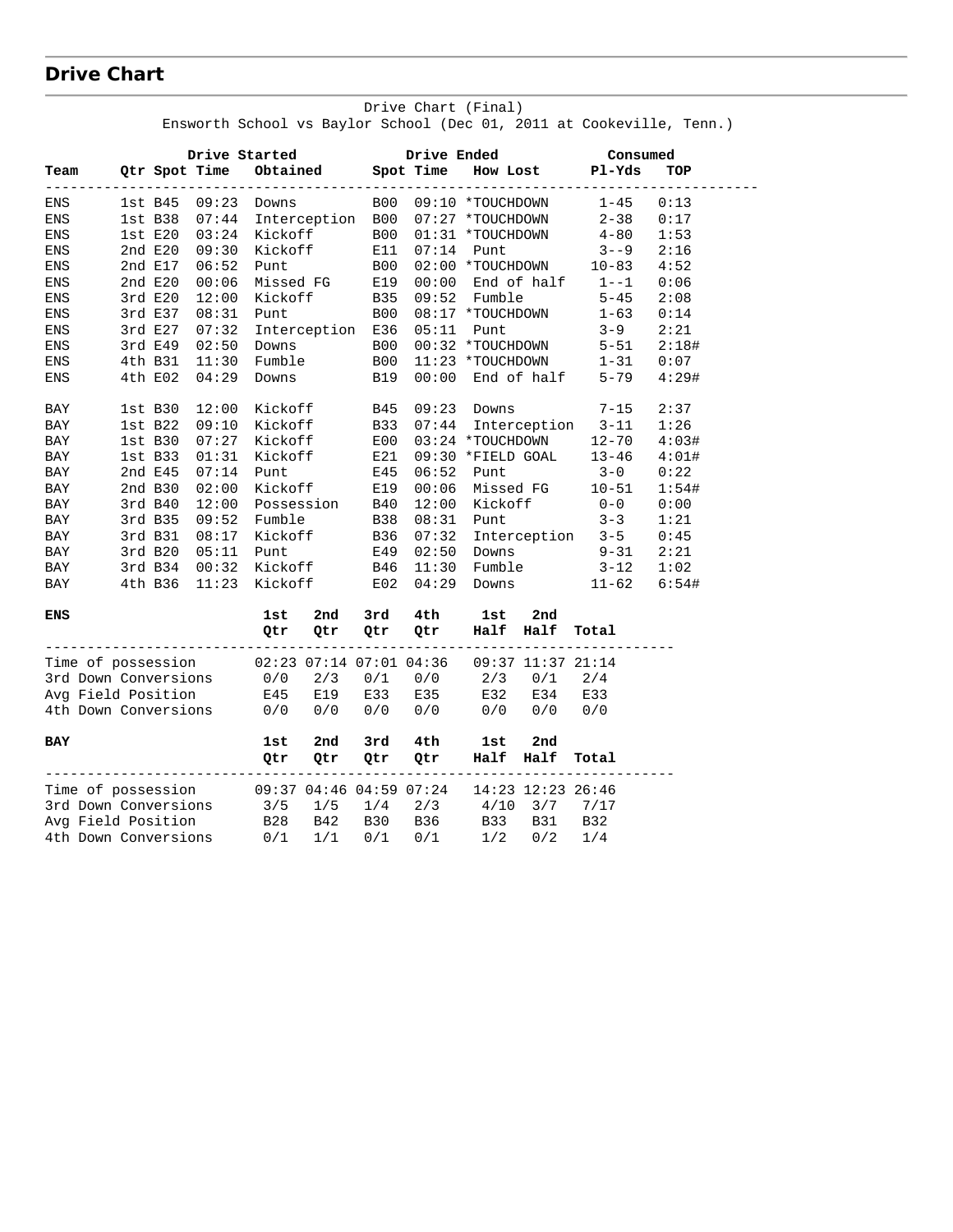#### Drive Chart (By Quarter)

|            |              |       |                         |            |       | Drive Started Drive Ended Consumed<br>Team Qtr Spot Time Obtained Spot Time How Lost Pl-Yds TO |          |       |
|------------|--------------|-------|-------------------------|------------|-------|------------------------------------------------------------------------------------------------|----------|-------|
|            |              |       |                         |            |       |                                                                                                |          | TOP   |
| BAY        |              |       |                         |            |       | 1st B30 12:00 Kickoff B45 09:23 Downs 7-15                                                     |          | 2:37  |
| ENS        |              |       | 1st B45 09:23 Downs B00 |            |       | 09:10 *TOUCHDOWN 1-45                                                                          |          | 0:13  |
| BAY        | $1st$ B $22$ | 09:10 |                         |            |       | Kickoff B33 07:44 Interception 3-11                                                            |          | 1:26  |
| <b>ENS</b> | $1st$ $B38$  | 07:44 | Interception B00        |            |       | 07:27 *TOUCHDOWN 2-38                                                                          |          | 0:17  |
| BAY        | $1st$ $B30$  | 07:27 | Kickoff                 | E00        |       | 03:24 *TOUCHDOWN 12-70                                                                         |          | 4:03# |
| ENS        | 1stE20       |       | 03:24 Kickoff           | <b>B00</b> |       | $01:31$ *TOUCHDOWN $4-80$                                                                      |          | 1:53  |
| BAY        | 1st B33      | 01:31 | Kickoff                 | E21        |       | 09:30 *FIELD GOAL 13-46                                                                        |          | 4:01# |
| <b>ENS</b> | 2ndE20       | 09:30 | Kickoff                 | E11        |       | $07:14$ Punt $3--9$                                                                            |          | 2:16  |
| BAY        | 2ndE45       | 07:14 | Punt                    | E45        | 06:52 | Punt $3-0$                                                                                     |          | 0:22  |
| <b>ENS</b> | 2nd E17      | 06:52 | Punt B00                |            |       | $02:00$ *TOUCHDOWN $10-83$                                                                     |          | 4:52  |
| <b>BAY</b> | $2nd$ B $30$ | 02:00 | Kickoff E19             |            |       | $00:06$ Missed FG $10-51$                                                                      |          | 1:54# |
| <b>ENS</b> | 2ndE20       |       |                         |            |       | 00:06 Missed FG E19 00:00 End of half 1--1                                                     |          | 0:06  |
| BAY        | 3rd B40      |       | 12:00 Possession B40    |            |       | 12:00 Kickoff 0-0                                                                              |          | 0:00  |
| <b>ENS</b> | 3rdE20       | 12:00 | Kickoff                 | <b>B35</b> | 09:52 | Fumble 5-45                                                                                    |          | 2:08  |
| BAY        | 3rd B35      | 09:52 | Fumble B38              |            | 08:31 | Punt $3-3$                                                                                     |          | 1:21  |
| ENS        | 3rd E37      | 08:31 | Punt B00                |            |       | 08:17 *TOUCHDOWN 1-63                                                                          |          | 0:14  |
| BAY        | 3rd B31      | 08:17 | Kickoff B36             |            |       | 07:32 Interception 3-5                                                                         |          | 0:45  |
| <b>ENS</b> | 3rd E27      | 07:32 | Interception E36        |            |       | 05:11 Punt 3-9                                                                                 |          | 2:21  |
| BAY        | $3rd$ B $20$ | 05:11 | Punt                    | E49        | 02:50 | $Downs$ $9-31$                                                                                 |          | 2:21  |
| ENS        | 3rd E49      | 02:50 | Downs B00               |            |       | 00:32 *TOUCHDOWN 5-51                                                                          |          | 2:18# |
| BAY        | 3rd B34      | 00:32 | Kickoff B46             |            |       | 11:30 Fumble                                                                                   | $3 - 12$ | 1:02  |
| <b>ENS</b> | 4th B31      |       | $11:30$ Fumble $B00$    |            |       | $11:23$ *TOUCHDOWN $1-31$                                                                      |          | 0:07  |
| BAY        | 4th B36      | 11:23 | Kickoff                 | E02        |       | 04:29 Downs 11-62 6:54#                                                                        |          |       |
| <b>ENS</b> | 4th E02      | 04:29 | Downs B19               |            |       | $00:00$ End of half $5-79$                                                                     |          | 4:29# |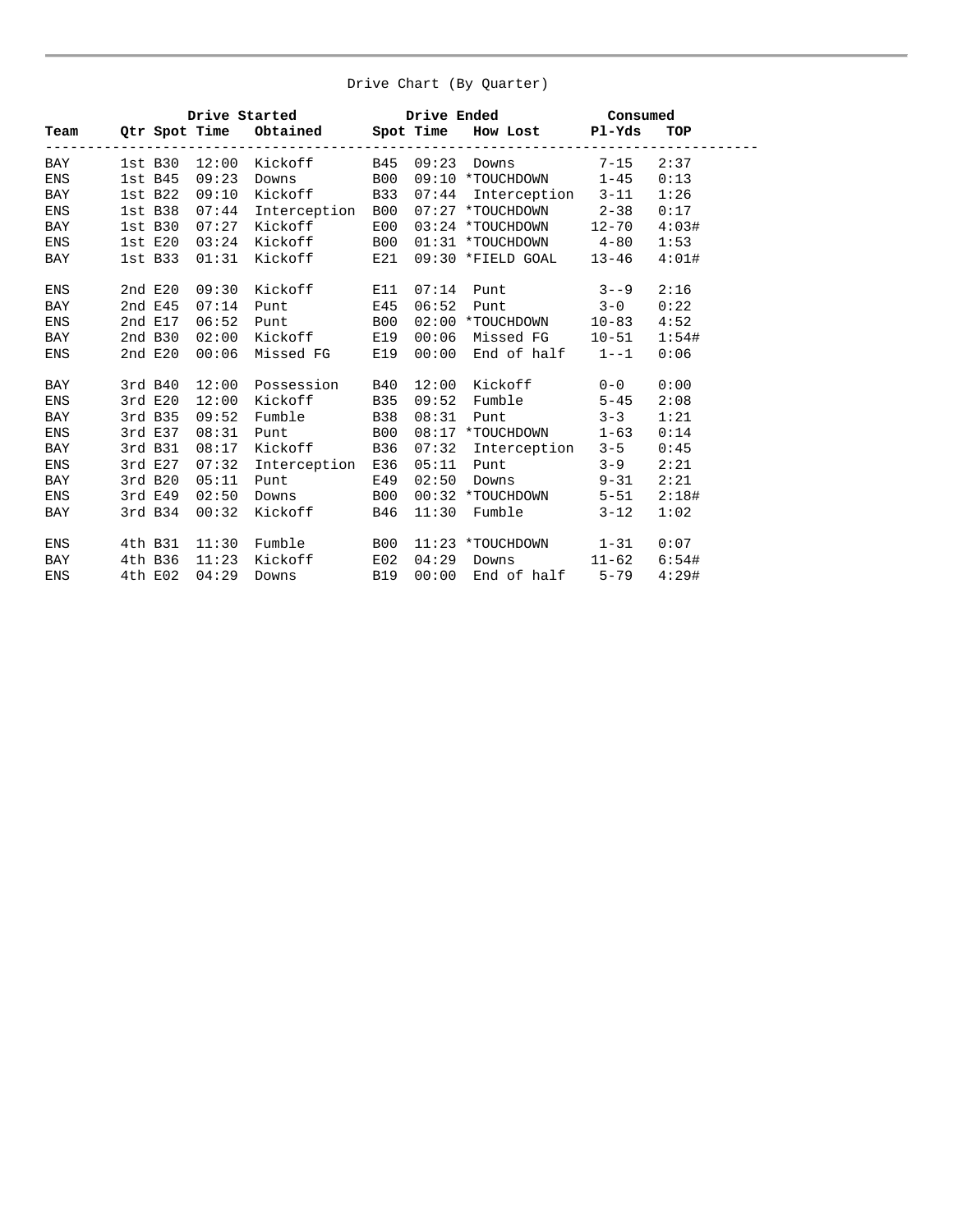## **Defensive Statistics**

#### Defensive Statistics (Final) Ensworth School vs Baylor School (Dec 01, 2011 at Cookeville, Tenn.)

|    | Ensworth School<br>## Player | Solo           | Ast                  | Tot            | TFL/Yds |                |                      |         |                |              | FF FR-Yd Intc BrUp Blkd Sack/Yds QH |                      |
|----|------------------------------|----------------|----------------------|----------------|---------|----------------|----------------------|---------|----------------|--------------|-------------------------------------|----------------------|
|    | 22 Batey, Anthony            | 9              | 3                    | 12             | 3.5/9   |                | $1 - 0$              |         | 2              |              | 2.0/8                               |                      |
|    | 14 Lloyd, Justin             | 6              | $\mathbf{1}$         | 7              | 0.5/2   |                |                      |         | 2              |              |                                     |                      |
|    | 75 Sawyers, Michael          | 4              | 3                    | 7              | 1.5/2   | $\mathbf{1}$   |                      |         |                |              | 1.0/1                               | 1                    |
| 1  | Batey, Cory                  | 5              | $\mathbf{1}$         | 6              | 3.0/11  | $\overline{a}$ |                      | $1 - 7$ | $\mathbf{1}$   |              |                                     | $\ddot{\phantom{0}}$ |
|    | 41 Washinton, Brenn          | 4              | 1                    | 5              | 0.5/1   |                |                      |         | $\overline{2}$ |              |                                     | 2                    |
|    | 44 Pack, Cody                | 3              | $\overline{2}$       | 5              | 0.5/1   |                |                      |         |                |              |                                     | 1                    |
|    | 15 Elder, Corn               | 3              | $\overline{2}$       | 5              |         |                |                      |         |                |              |                                     |                      |
| 5  | Edmiston, Rodney             | 3              | $\mathbf{1}$         | $\overline{4}$ |         |                |                      |         | 2              |              |                                     |                      |
| 73 | White, Shomari               | $\overline{2}$ | $\mathbf{1}$         | 3              | 0.5/0   |                |                      |         |                |              |                                     | $\ddot{\phantom{0}}$ |
| 9  | Freeland, Andrew             | $\overline{2}$ | $\mathbf{1}$         | 3              |         |                |                      |         |                |              |                                     | 1                    |
| 3  | Pasley, Miles                | $\mathbf 1$    | $\overline{2}$       | 3              |         |                |                      |         |                |              |                                     | 1                    |
|    | 12 Graham, Taylor            | 2              |                      | 2              |         |                |                      | $1 - 0$ |                |              |                                     | $\ddot{\phantom{0}}$ |
| 4  | Carter, Keshonn              | 2              |                      | 2              |         |                |                      |         |                |              |                                     | 2                    |
|    | 45 Prevost, Austin           | $\overline{2}$ | $\ddot{\phantom{a}}$ | 2              |         |                |                      |         |                |              |                                     | 1                    |
|    | 90 McCullough, Josh          | $\mathbf{1}$   | 1                    | 2              |         |                |                      |         |                |              |                                     |                      |
| 17 | Miller, Patrick              | 1              | $\ddot{\phantom{0}}$ | 1              |         |                |                      |         |                |              |                                     |                      |
| 7  | Watson, Rico                 |                | $\mathbf{1}$         | $\mathbf{1}$   |         |                |                      |         | 1              |              |                                     |                      |
|    | Baylor School                |                |                      |                |         |                |                      |         |                |              |                                     |                      |
|    | ## Player                    | Solo           | Ast                  | Tot            | TFL/Yds |                |                      |         |                |              | FF FR-Yd Intc BrUp Blkd Sack/Yds QH |                      |
|    | 16 Jumper, Colton            | б              |                      | 6              | 2.0/12  | 1              |                      |         |                |              | 1.0/7                               | 1                    |
|    | 28 Seaberg, Ryan             | 3              | 2                    | 5              | 1.5/7   |                |                      |         |                |              | 0.5/6                               |                      |
|    | 74 King, Garrian             | $\overline{2}$ | $\overline{a}$       | $\overline{4}$ |         |                |                      |         |                |              |                                     |                      |
|    | 25 Burton, Russell           | 3              |                      | 3              |         |                |                      |         |                |              |                                     |                      |
| 5  | Craig, Spencer               | 3              |                      | 3              |         |                |                      |         |                |              |                                     |                      |
|    | 73 Gouger, Barrett           | 2              |                      | 2              |         |                |                      |         |                |              |                                     |                      |
|    | 90 McRae, Wyatt              | $\overline{2}$ |                      | 2              |         |                |                      |         |                |              |                                     |                      |
| 6  | Taylor, Landry               | $\overline{2}$ |                      | 2              |         |                |                      |         |                | $\mathbf{1}$ |                                     |                      |
| 10 | Tipton, John                 | $\mathbf{1}$   | $\mathbf{1}$         | 2              |         |                |                      |         |                |              |                                     |                      |
|    | 11 Oellerich, Matth          | 1              |                      | $\mathbf 1$    |         |                |                      |         |                |              |                                     |                      |
|    | 18 Bowens, Jeffery           | 1              |                      | 1              |         |                |                      |         |                |              |                                     |                      |
| 9  | McColley, Deosha             | $\mathbf 1$    |                      | $\mathbf{1}$   |         |                |                      |         |                |              |                                     |                      |
|    | 48 Bullard, Nic              | $\mathbf{1}$   | $\overline{a}$       | $\mathbf{1}$   |         |                | $1 - 0$              |         |                |              |                                     |                      |
|    | 84 Rogers, Joey              | $\mathbf{1}$   |                      | $\mathbf{1}$   |         |                |                      |         |                |              |                                     |                      |
|    | 65 Beard, Chase              |                | 1                    | $\mathbf{1}$   | 0.5/7   | $\overline{a}$ | $\ddot{\phantom{0}}$ |         |                |              | 0.5/7                               |                      |

#### **Participation Report**

Participation Report (Final)

Ensworth School vs Baylor School (Dec 01, 2011 at Cookeville, Tenn.)

 Ensworth School: 1-Batey,Cory, 2-Bowers,Andrew, 3-Pasley,Miles, 4-Carter,Keshonn, 5-Edmiston,Rodney, 6-Doochin,Rodney, 7-Watson,Rico, 9-Freeland,Andrew, 10-Ferby,D'Andre, 12-Graham,Taylor, 13-Settles,P.J., 14- Lloyd,Justin, 15-Elder,Corn, 17-Miller,Patrick, 18-Estes,Jake, 21-Sheffield,Donov, 22-Batey,Anthony, 41-Washinton,Brenn, 44- Pack,Cody, 45-Prevost,Austin, 73-White,Shomari, 75-Sawyers,Michael, 90-McCullough,Josh. Baylor School: 5-Craig,Spencer, 6-Taylor,Landry, 7-Upshaw,Reggie, 9-McColley,Deosha, 10-Tipton,John, 11-Oellerich,Matth, 16-Jumper,Colton, 18-Bowens,Jeffery, 19-Stanley,Kyle, 21-Davis,Mike, 24-Clark,Charbo, 25- Burton,Russell, 28-Seaberg,Ryan,

 29-Porter,George, 31-Davidson,Connor, 48-Bullard,Nic, 49-Ribeiro,Henriqu, 65-Beard,Chase, 73- Gouger,Barrett, 74-King,Garrian,

84-Rogers,Joey, 90-McRae,Wyatt, 94-Priddy,Andy.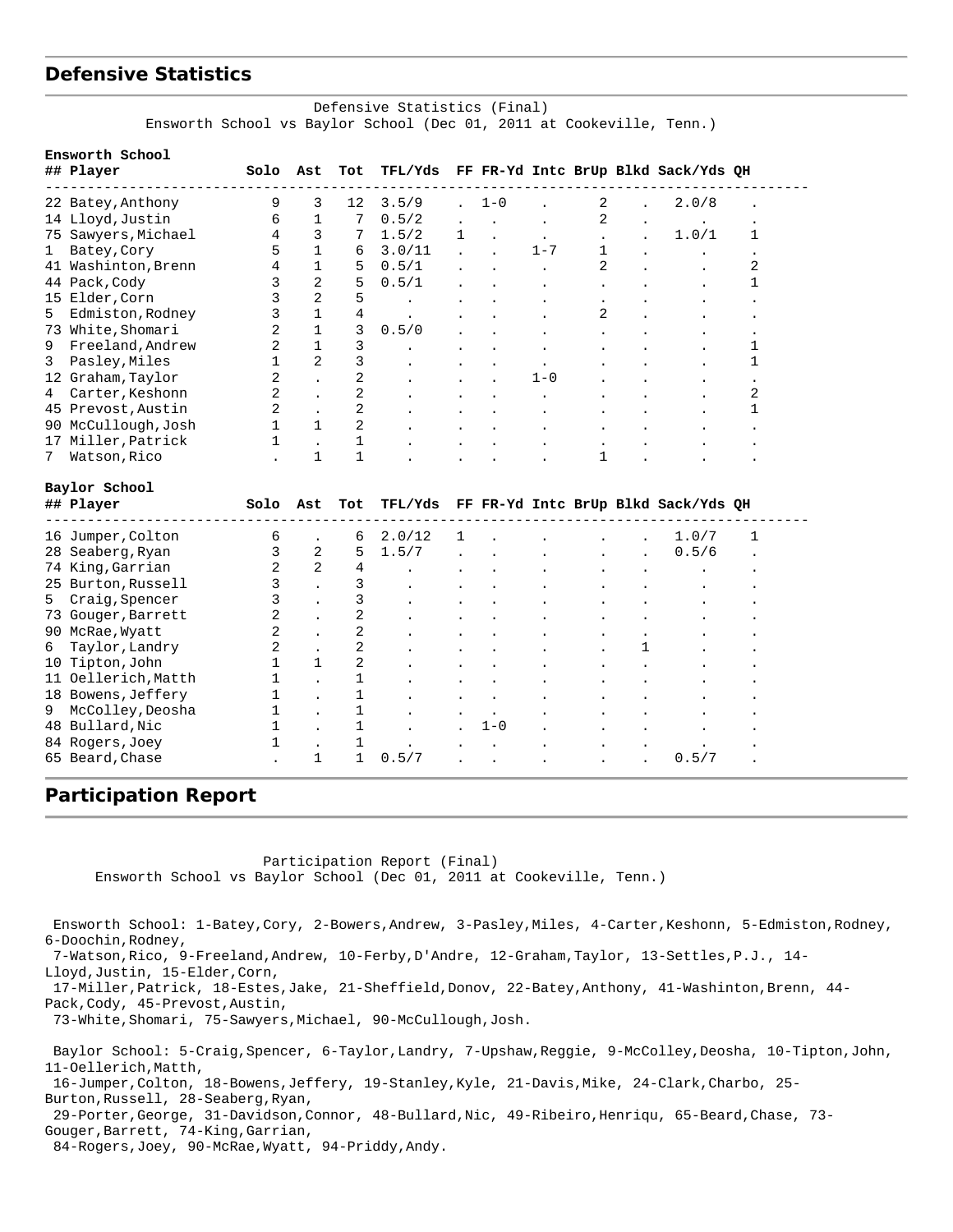#### **Box Score**

| Ensworth School vs Baylor School (Dec 01, 2011 at Cookeville, Tenn.)           |             |               |                                                                                                                                                                                                                                                                                                                                                                                     |
|--------------------------------------------------------------------------------|-------------|---------------|-------------------------------------------------------------------------------------------------------------------------------------------------------------------------------------------------------------------------------------------------------------------------------------------------------------------------------------------------------------------------------------|
| Score by Quarters 1 2 3 4<br>-----------------<br>-- -- -- -- --               | Score       |               |                                                                                                                                                                                                                                                                                                                                                                                     |
| Ensworth School 20 $7$ 14 $7$ - 48                                             |             |               | Record: (12-1)                                                                                                                                                                                                                                                                                                                                                                      |
| Baylor School 7 3 0 0 - 10 Record: $(11-2)$                                    |             |               |                                                                                                                                                                                                                                                                                                                                                                                     |
| Scoring Summary:                                                               |             |               |                                                                                                                                                                                                                                                                                                                                                                                     |
|                                                                                |             |               | 1st 09:10 ENS - Watson, Rico 45 yd run (Doochin, Rodney kick), 1-45 0:13, ENS 7 - BAY 0<br>07:27 ENS - Elder, Corn 38 yd run (Doochin, Rodney kick), 2-38 0:17, ENS 14 - BAY 0<br>03:24 BAY - Oellerich, Matth 1 yd run (Ribeiro, Henriqu kick), 12-70 4:03, ENS 14 - BAY 7<br>01:31 ENS - Batey, Cory 44 yd pass from Bowers, Andrew (Doochin, Rodney kick blockd), 4-80 1:53, ENS |
| $20 - BAY$ 7                                                                   |             |               |                                                                                                                                                                                                                                                                                                                                                                                     |
| 2nd 09:30 BAY - Ribeiro, Henriqu 38 yd field goal, 13-46 4:01, ENS 20 - BAY 10 |             |               | 02:00 ENS - Bowers, Andrew 26 yd run (Doochin, Rodney kick), 10-83 4:52, ENS 27 - BAY 10                                                                                                                                                                                                                                                                                            |
|                                                                                |             |               | 3rd 08:17 ENS - Watson, Rico 63 yd run (Doochin, Rodney kick), 1-63 0:14, ENS 34 - BAY 10                                                                                                                                                                                                                                                                                           |
|                                                                                |             |               | 00:32 ENS - Watson, Rico 1 yd run (Doochin, Rodney kick), 5-51 2:18, ENS 41 - BAY 10                                                                                                                                                                                                                                                                                                |
| BAY 10                                                                         |             |               | 4th 11:23 ENS - Pasley, Miles 31 yd pass from Bowers, Andrew (Doochin, Rodney kick), 1-31 0:07, ENS 48 -                                                                                                                                                                                                                                                                            |
|                                                                                | <b>ENS</b>  | BAY           |                                                                                                                                                                                                                                                                                                                                                                                     |
| FIRST DOWNS                                                                    | 21          | 19            |                                                                                                                                                                                                                                                                                                                                                                                     |
| $RUSHES-YARDS$ (NET)                                                           | $35 - 390$  | 45-188        |                                                                                                                                                                                                                                                                                                                                                                                     |
| PASSING YDS (NET)                                                              | 95          | 98            |                                                                                                                                                                                                                                                                                                                                                                                     |
| Passes Att-Comp-Int                                                            | $6 - 4 - 0$ | $30 - 10 - 2$ |                                                                                                                                                                                                                                                                                                                                                                                     |
| TOTAL OFFENSE PLAYS-YARDS                                                      | $41 - 485$  | 75-286        |                                                                                                                                                                                                                                                                                                                                                                                     |
| Fumble Returns-Yards                                                           | $0 - 0$     | $0 - 0$       |                                                                                                                                                                                                                                                                                                                                                                                     |
| Punt Returns-Yards                                                             | $0 - 0$     | $1-0$         |                                                                                                                                                                                                                                                                                                                                                                                     |
| Kickoff Returns-Yards                                                          | $0 - 0$     | $5 - 60$      |                                                                                                                                                                                                                                                                                                                                                                                     |
| Interception Returns-Yards                                                     |             | $2 - 7$ 0-0   |                                                                                                                                                                                                                                                                                                                                                                                     |
| Punts (Number-Avg)                                                             | 2-39.0      | $2 - 26.5$    |                                                                                                                                                                                                                                                                                                                                                                                     |
|                                                                                |             | $2 - 1$ 1 - 1 |                                                                                                                                                                                                                                                                                                                                                                                     |

Box Score (Final)

Fumbles-Lost.................. 2-1 1-1 Penalties-Yards............... 2-20 3-44 Possession Time............... 21:14 26:46 Third-Down Conversions........ Fourth-Down Conversions....... 0 of 0 1 of 4 Red-Zone Scores-Chances....... 1-2 2-4 Sacks By: Number-Yards........ 3-9 2-20

**RUSHING:** Ensworth School-Watson,Rico 16-221; Ferby,D'Andre 6-61;

Elder,Corn 2-42; Bowers,Andrew 6-37; Sheffield,Donov 2-23; Lloyd,Justin 1-7; Settles,P.J. 1-0; TEAM 1-minus 1. Baylor School-Oellerich,Matth 20-59; Davis,Mike 9-59; Porter,George 6-39; Davidson,Connor 9-33; Jumper,Colton 1-minus 2.

**PASSING:** Ensworth School-Bowers,Andrew 4-6-0-95. Baylor School-Oellerich,Matth 10-30-2-98.

**RECEIVING:** Ensworth School-Batey,Cory 2-48; Pasley,Miles 1-31; Watson, Rico 1-16. Baylor School-Upshaw, Reggie 3-41; Davidson, Connor 3-15; McColley,Deosha 2-5; Clark,Charbo 1-19; Bowens,Jeffery 1-18.

**INTERCEPTIONS:** Ensworth School-Batey,Cory 1-7; Graham,Taylor 1-0. Baylor School-None.

**FUMBLES:** Ensworth School-Bowers,Andrew 1-0; Ferby,D'Andre 1-1. Baylor School-Oellerich,Matth 1-1.

Stadium: Tucker Stadium Attendance: 0<br>Kickoff time: 7 PM End of Game: 9:50 PM End of Game: 9:50 PM Total elapsed time: 2:50

Officials: Referee: Mike McKenzie; Umpire: Richard Pack; Linesman: Jerry Neal; Line judge: Mike Northcutt; Back judge: Mike Boshers; Scorer: Janet Layman; Temperature: 38 Wind: Calm Weather: Partly Cloudy

Offensive MVP: Rico Watson, Ensworth Defensive MVP: Anthony Batey, Ensworth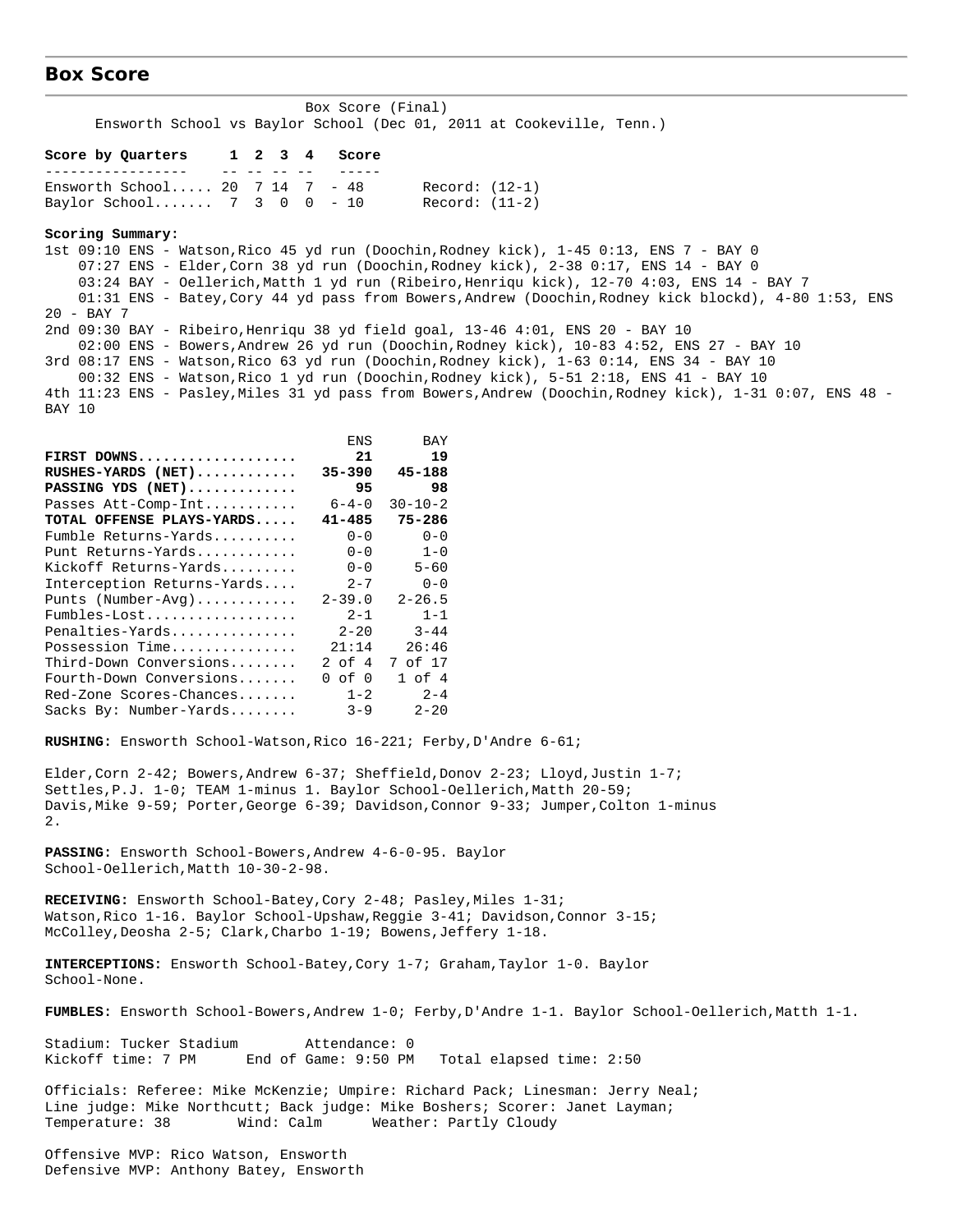Ensworth School vs Baylor School (Dec 01, 2011 at Cookeville, Tenn.)

**SACKS (UA-A):** Ensworth School-Batey,Anthony 2-0; Sawyers,Michael 1-0. Baylor School-Jumper,Colton 1-0; Beard,Chase 0-1; Seaberg,Ryan 0-1.

**TACKLES (UA-A):** Ensworth School-Batey,Anthony 9-3; Lloyd,Justin 6-1; Sawyers,Michael 4-3; Batey,Cory 5-1; Washinton,Brenn 4-1; Pack,Cody 3-2; Elder,Corn 3-2; Edmiston,Rodney 3-1; White,Shomari 2-1; Freeland,Andrew 2-1; Pasley,Miles 1-2; Prevost,Austin 2-0; Graham,Taylor 2-0; Carter,Keshonn 2-0; McCullough,Josh 1-1; Miller,Patrick 1-0; Watson,Rico 0-1. Baylor School-Jumper,Colton 6-0; Seaberg,Ryan 3-2; King,Garrian 2-2; Craig,Spencer 3-0; Burton,Russell 3-0; McRae,Wyatt 2-0; Gouger,Barrett 2-0; Taylor,Landry 2-0; Tipton,John 1-1; Rogers,Joey 1-0; Bullard,Nic 1-0; Bowens,Jeffery 1-0; McColley,Deosha 1-0; Oellerich,Matth 1-0; Beard,Chase 0-1.

#### **Player participation:**

Ensworth School: 1-Batey,Cory, 2-Bowers,Andrew, 3-Pasley,Miles, 4-Carter,Keshonn, 5-Edmiston,Rodney, 6-Doochin,Rodney, 7-Watson,Rico, 9-Freeland,Andrew, 10-Ferby,D'Andre, 12-Graham,Taylor, 13-Settles,P.J., 14- Lloyd,Justin, 15-Elder,Corn, 17-Miller,Patrick, 18-Estes,Jake, 21-Sheffield,Donov, 22-Batey,Anthony, 41-Washinton,Brenn, 44- Pack,Cody, 45-Prevost,Austin, 73-White,Shomari, 75-Sawyers,Michael, 90-McCullough,Josh.

Baylor School: 5-Craig,Spencer, 6-Taylor,Landry, 7-Upshaw,Reggie, 9-McColley,Deosha, 10-Tipton,John, 11-Oellerich,Matth, 16-Jumper,Colton, 18-Bowens,Jeffery, 19-Stanley,Kyle, 21-Davis,Mike, 24-Clark,Charbo, 25- Burton,Russell, 28-Seaberg,Ryan, 29-Porter,George, 31-Davidson,Connor, 48-Bullard,Nic, 49-Ribeiro,Henriqu, 65-Beard,Chase, 73- Gouger,Barrett, 74-King,Garrian, 84-Rogers,Joey, 90-McRae,Wyatt, 94-Priddy,Andy.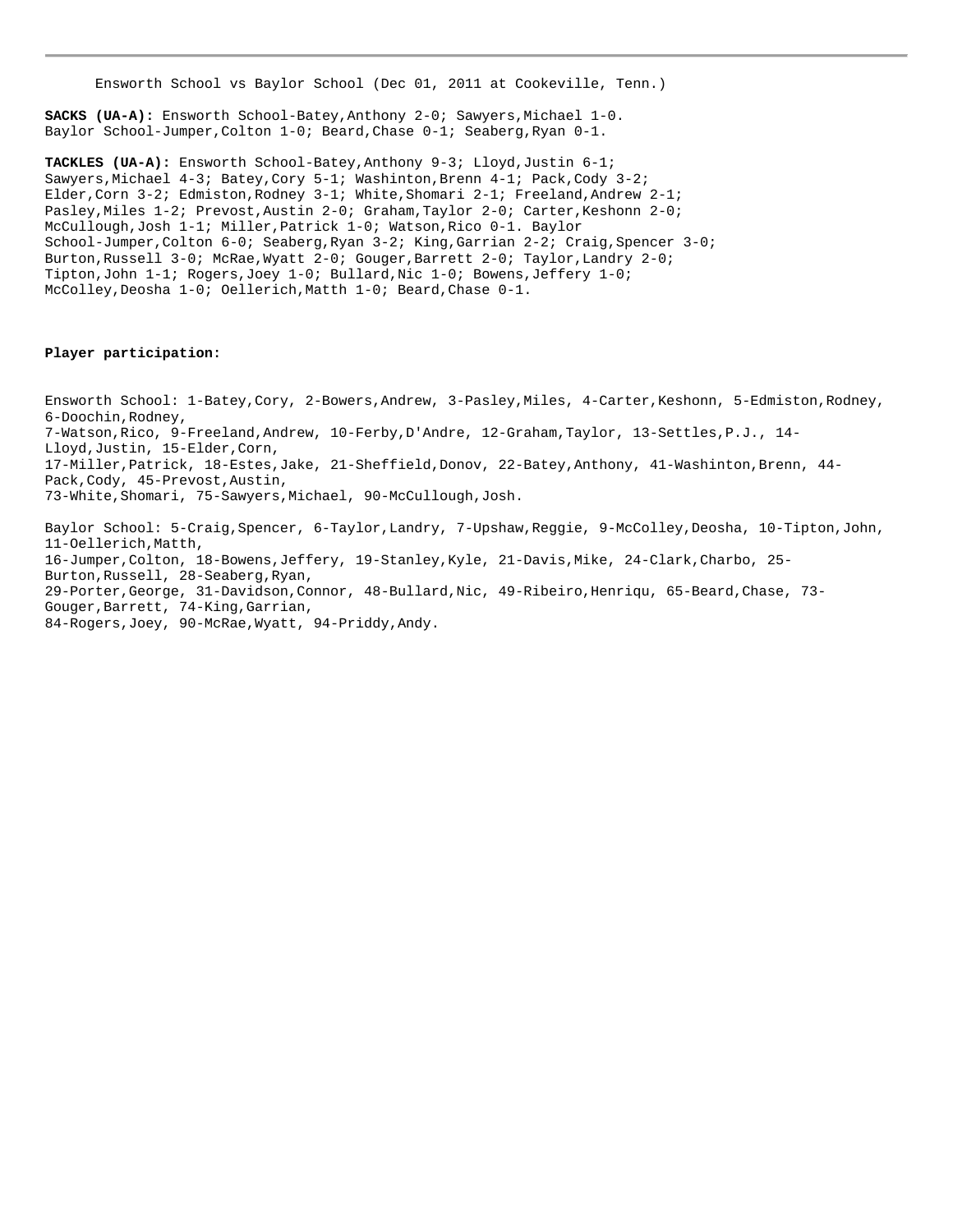### **Play-by-Play Summary (1st Quarter)**

 Estes,Jake kickoff 55 yards to the BAY5, Taylor,Landry return 25 yards to the BAY30 (Elder,Corn). B 1-10 B30 Oellerich,Matth pass incomplete to Upshaw,Reggie (Batey,Cory). B 2-10 B30 Oellerich,Matth pass complete to McColley,Deosha for loss of 6 yards to the BAY24 (Batey, Cory).<br>B 3-16 B24 Oellerich. Matth pass in B 3-16 B24 Oellerich, Matth pass incomplete to Davidson, Connor.<br>B 4-16 B24 Priddy, Andy punt 57 vards to the ENS19, downed, PEN Priddy, Andy punt 57 yards to the ENS19, downed, *PENALTY ENS roughing the kicker 15 yards to the BAY39, 1ST DOWN BAY*, NO PLAY. B 1-10 B39 *PENALTY ENS Encroachment 5 yards to the BAY44*. B 1-5 B44 Davidson,Connor rush for 2 yards to the BAY46 (Batey,Anthony). B 2-3 B46 Oellerich,Matth pass incomplete to McColley,Deosha. B 3-3 B46 Davidson,Connor rush for 1 yard to the BAY47 (Batey,Anthony). B 4-2 B47 Jumper,Colton rush for loss of 2 yards to the BAY45 (Batey,Cory). -------------- 7 plays, 15 yards, TOP 02:37 --------------- E 1-10 B45 ENSWORTH SCHOOL drive start at 09:23. E 1-10 B45 Watson,Rico rush for 45 yards to the BAY0, **1ST DOWN ENS**, TOUCHDOWN, clock 09:10. Doochin,Rodney kick attempt good. ================================== ENSWORTH SCHOOL 7, BAYLOR SCHOOL 0 ================================== --------------- 1 plays, 45 yards, TOP 00:13 --------------- Estes, Jake kickoff 38 yards to the BAY22, fair catch by McRae, Wyatt. B 1-10 B22 BAYLOR SCHOOL drive start at 09:10. B 1-10 B22 Oellerich,Matth rush for 3 yards to the BAY25 (Sawyers,Michael). B 2-7 B25 Oellerich,Matth rush for 8 yards to the BAY33, **1ST DOWN BAY** (Sawyers,Michael;Elder,Corn). B 1-10 B33 Oellerich,Matth pass intercepted by Batey,Cory at the BAY45, Batey,Cory return 7 yards to the BAY38, out-of-bounds (Oellerich,Matth). -------------- 3 plays, 11 yards, TOP 01:26 --------------- E 1-10 B38 ENSWORTH SCHOOL drive start at 07:44. E 1-10 B38 Bowers,Andrew pass incomplete to Carter,Keshonn. E 2-10 B38 Elder,Corn rush for 38 yards to the BAY0, **1ST DOWN ENS**, TOUCHDOWN, clock 07:27. Doochin,Rodney kick attempt good. =================================== ENSWORTH SCHOOL 14, BAYLOR SCHOOL 0 =================================== -------------- 2 plays, 38 yards, TOP 00:17 --------------- Estes,Jake kickoff 44 yards to the BAY16, Taylor,Landry return 14 yards to the BAY30 (Miller,Patrick). B 1-10 B30 BAYLOR SCHOOL drive start at 07:27. B 1-10 B30 Davidson,Connor rush for 4 yards to the BAY34 (Elder,Corn;Watson,Rico). B 2-6 B34 Oellerich,Matth pass complete to Davidson,Connor for 7 yards to the BAY41, **1ST DOWN BAY** (Elder,Corn), QB hurry by Carter,Keshonn. B 1-10 B41 Davidson, Connor rush for 2 yards to the BAY43 (Batey, Anthony).<br>B 2-8 B43 Oellerich, Matth pass complete to Bowens, Jeffery for 18 yards t Oellerich,Matth pass complete to Bowens, Jeffery for 18 yards to the ENS39, **1ST DOWN BAY**, out-of-bounds (Edmiston,Rodney). B 1-10 E39 Oellerich, Matth pass incomplete to Upshaw, Reggie.<br>B 2-10 E39 Oellerich, Matth pass incomplete to Clark, Charbo. Oellerich, Matth pass incomplete to Clark, Charbo. B 3-10 E39 Oellerich,Matth pass complete to Clark,Charbo for 19 yards to the ENS20, **1ST DOWN BAY** (Elder,Corn). B 1-10 E20 Davidson, Connor rush for 5 yards to the ENS15 (Prevost, Austin).<br>B 2-5 E15 Oellerich, Matth rush for 4 yards to the ENS11 (Pack, Cody). B 2-5 E15 Oellerich, Matth rush for 4 yards to the ENS11 (Pack, Cody).<br>B 3-1 E11 Davidson, Connor rush for 4 yards to the ENS7, 1ST DOWN BAY Davidson, Connor rush for 4 yards to the ENS7, 1ST DOWN BAY (Washinton, Brenn).<br>B 1-G E07 Davidson, Connor ru B 1-G E07 Davidson, Connor rush for 6 yards to the ENS1 (Edmiston, Rodney).<br>B 2-G E01 Oellerich, Matth rush for 1 yard to the ENS0, TOUCHDOWN, clock 0 Oellerich,Matth rush for 1 yard to the ENS0, TOUCHDOWN, clock 03:24. Ribeiro,Henriqu kick attempt good. =================================== ENSWORTH SCHOOL 14, BAYLOR SCHOOL 7 =================================== -------------- 12 plays, 70 yards, TOP 04:03 ---------------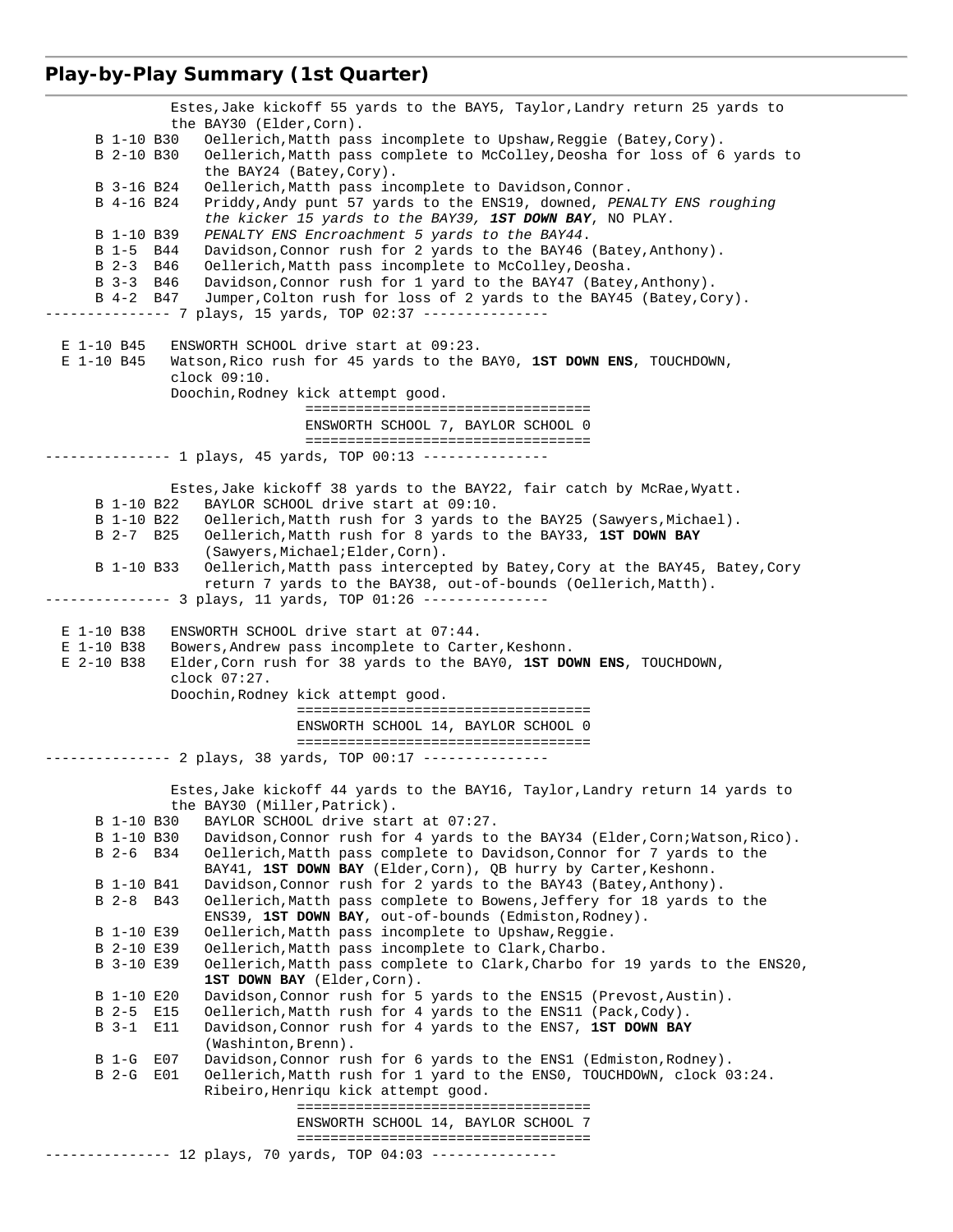Ribeiro,Henriqu kickoff 60 yards to the ENS0, touchback. E 1-10 E20 ENSWORTH SCHOOL drive start at 03:24. E 1-10 E20 Elder,Corn rush for 4 yards to the ENS24 (King,Garrian;Tipton,John). E 2-6 E24 Watson,Rico rush for 13 yards to the ENS37, **1ST DOWN ENS**, out-of-bounds (Gouger,Barrett), *PENALTY BAY face mask 15 yards to the BAY48, 1ST DOWN ENS*. E 1-10 B48 1st and 10. E 1-10 B48 Bowers,Andrew pass complete to Batey,Cory for 4 yards to the BAY44 (Taylor,Landry).<br>E 2-6 B44 Bowers,Andrew pa E 2-6 B44 Bowers,Andrew pass complete to Batey,Cory for 44 yards to the BAY0, **1ST DOWN ENS**, TOUCHDOWN, clock 01:31. Doochin,Rodney kick attempt failed (blocked) (blocked by Taylor,Landry). =================================== ENSWORTH SCHOOL 20, BAYLOR SCHOOL 7 =================================== -------------- 4 plays, 80 yards, TOP 01:53 --------------- Estes,Jake kickoff 39 yards to the BAY21, Taylor,Landry return 12 yards to the BAY33 (Graham,Taylor). B 1-10 B33 BAYLOR SCHOOL drive start at 01:31. B 1-10 B33 Oellerich, Matth rush for 5 yards to the BAY38 (Carter, Keshonn).<br>B 2-5 B38 Oellerich, Matth pass incomplete to Bowens, Jeffery (Washinton, Br B 2-5 B38 Oellerich, Matth pass incomplete to Bowens, Jeffery (Washinton, Brenn).<br>B 3-5 B38 Oellerich, Matth rush for 8 yards to the BAY46, 1ST DOWN BAY B 3-5 B38 Oellerich,Matth rush for 8 yards to the BAY46, **1ST DOWN BAY** (Batey,Anthony). B 1-10 B46 Oellerich,Matth rush for 10 yards to the ENS44, **1ST DOWN BAY** (Pasley,Miles). B 1-10 E44 Oellerich,Matth rush for 1 yard to the ENS43 (Prevost,Austin). ========END OF 1st QUARTER=========

 ENSWORTH SCHOOL 20, BAYLOR SCHOOL 7 ===================================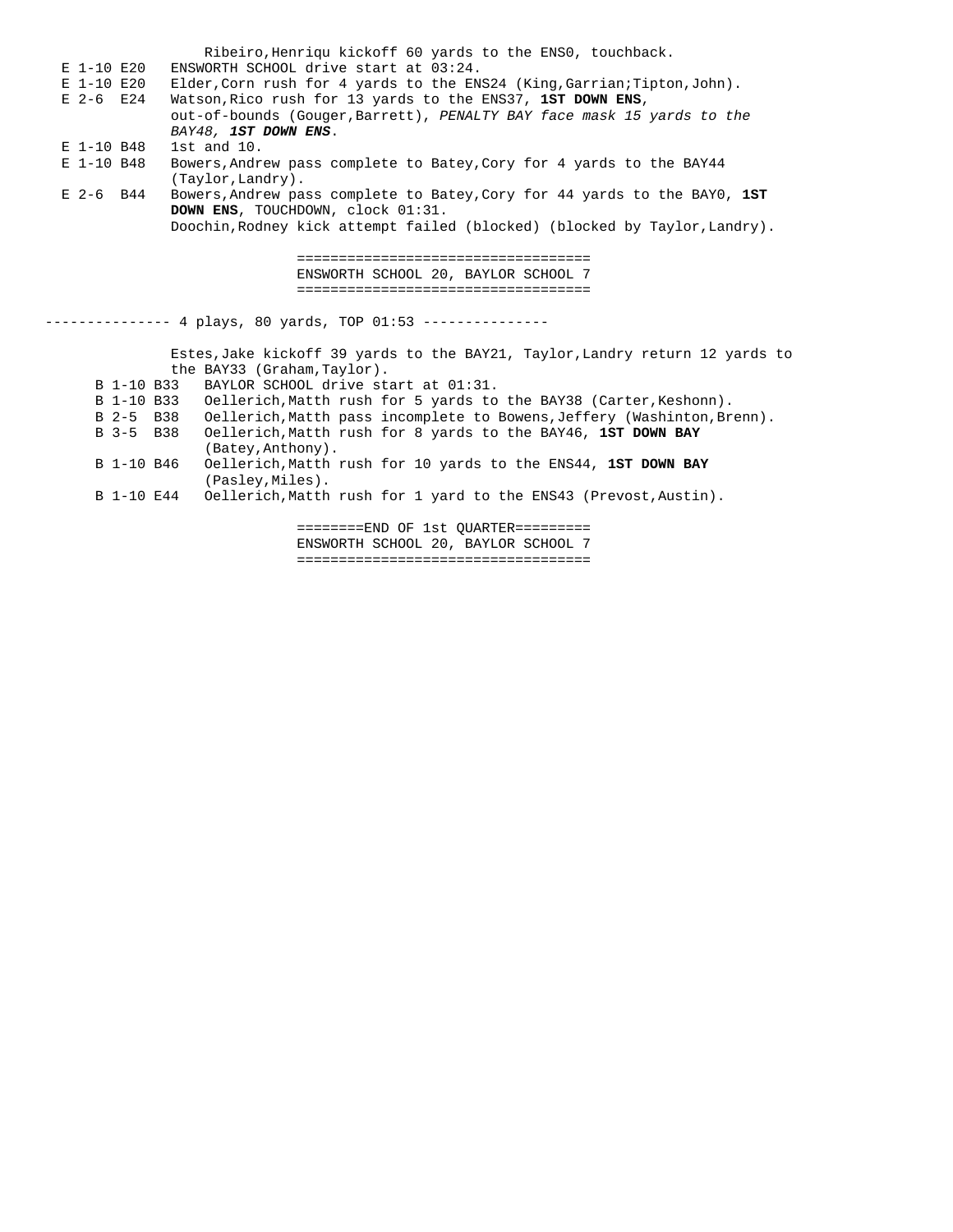## **Play-by-Play Summary (2nd quarter)**

 B 2-9 E43 Start of 2nd quarter, clock 12:00. B 2-9 E43 Oellerich,Matth pass complete to Davidson,Connor for 6 yards to the ENS37, out-of-bounds (Washinton,Brenn).<br>B 3-3 E37 Oellerich,Matth pass complete to McColl Oellerich, Matth pass complete to McColley, Deosha for 11 yards to the ENS26, **1ST DOWN BAY** (Batey, Cory).<br>B 1-10 E26 Oellerich Matth rush for 9 vards Oellerich, Matth rush for 9 yards to the ENS17 (Washinton, Brenn). B 2-1 E17 Timeout Ensworth School, clock 11:15. B 2-1 E17 Oellerich,Matth rush for 2 yards to the ENS15, **1ST DOWN BAY** (Pack,Cody). B 1-10 E15 Oellerich,Matth rush for loss of 3 yards to the ENS18 (Lloyd,Justin;Washinton,Brenn). B 2-13 E18 Oellerich,Matth pass incomplete to Davis,Mike (Washinton,Brenn), QB hurry by Pack,Cody. B 3-13 E18 Oellerich,Matth sacked for loss of 3 yards to the ENS21 (Batey,Anthony). B 4-16 E21 Ribeiro,Henriqu field goal attempt from 38 GOOD, clock 09:30. ==================================== ENSWORTH SCHOOL 20, BAYLOR SCHOOL 10 ==================================== -------------- 13 plays, 46 yards, TOP 04:01 --------------- Ribeiro,Henriqu kickoff 60 yards to the ENS0, touchback. E 1-10 E20 ENSWORTH SCHOOL drive start at 09:30. E 1-10 E20 Ferby,D'Andre rush for loss of 1 yard to the ENS19 (Seaberg,Ryan). E 2-11 E19 Watson,Rico rush for 5 yards to the ENS24 (Jumper,Colton). E 3-6 E24 Timeout Ensworth School, clock 08:01. E 3-6 E24 Bowers,Andrew sacked for loss of 13 yards to the ENS11 (Beard,Chase;Seaberg,Ryan). E 4-19 E11 Estes,Jake punt 34 yards to the ENS45, Bowens,Jeffery return 0 yards to the ENS45 (Lloyd,Justin). --------------- 3 plays, minus 9 yards, TOP 02:16 --------------- B 1-10 E45 BAYLOR SCHOOL drive start at 07:14. B 1-10 E45 Oellerich,Matth pass incomplete to Bowens,Jeffery (Lloyd,Justin). B 2-10 E45 Oellerich,Matth pass incomplete to McColley,Deosha. B 3-10 E45 Oellerich,Matth pass incomplete to Davis,Mike (Batey,Anthony). B 4-10 E45 Priddy,Andy punt 28 yards to the ENS17, out-of-bounds. -------------- 3 plays, 0 yards, TOP 00:22 --------------- E 1-10 E17 ENSWORTH SCHOOL drive start at 06:52. E 1-10 E17 Watson,Rico rush for 1 yard to the ENS18 (Seaberg,Ryan). E 2-9 E18 Watson, Rico rush for 3 yards to the ENS21 (King, Garrian).<br>E 3-6 E21 Bowers, Andrew pass complete to Watson, Rico for 16 yards t E 3-6 E21 Bowers,Andrew pass complete to Watson,Rico for 16 yards to the ENS37, **1ST DOWN ENS** (Craig,Spencer), QB hurry by Jumper,Colton. E 1-10 E37 Ferby,D'Andre rush for 5 yards to the ENS42 (King,Garrian;Seaberg,Ryan). E 2-5 E42 Bowers,Andrew rush for 15 yards to the BAY43, **1ST DOWN ENS** (Taylor,Landry). E 1-10 B43 Watson,Rico rush for 6 yards to the BAY37 (Bullard,Nic). E 2-4 B37 Ferby,D'Andre rush for 8 yards to the BAY29, **1ST DOWN ENS** (McRae,Wyatt). E 1-10 B29 Bowers, Andrew pass incomplete to Batey, Cory.<br>E 2-10 B29 Watson, Rico rush for 3 yards to the BAY26 (K E 2-10 B29 Watson, Rico rush for 3 yards to the BAY26 (King, Garrian).<br>E 3-7 B26 Bowers, Andrew rush for 26 yards to the BAY0, 1ST DOWN ENS E 3-7 B26 Bowers,Andrew rush for 26 yards to the BAY0, **1ST DOWN ENS**, TOUCHDOWN, clock 02:00. Doochin,Rodney kick attempt good. ==================================== ENSWORTH SCHOOL 27, BAYLOR SCHOOL 10 ==================================== --------------- 10 plays, 83 yards, TOP 04:52 --------------- Estes,Jake kickoff 31 yards to the BAY29, Tipton,John return 1 yards to the BAY30 (Edmiston,Rodney;Freeland,Andrew).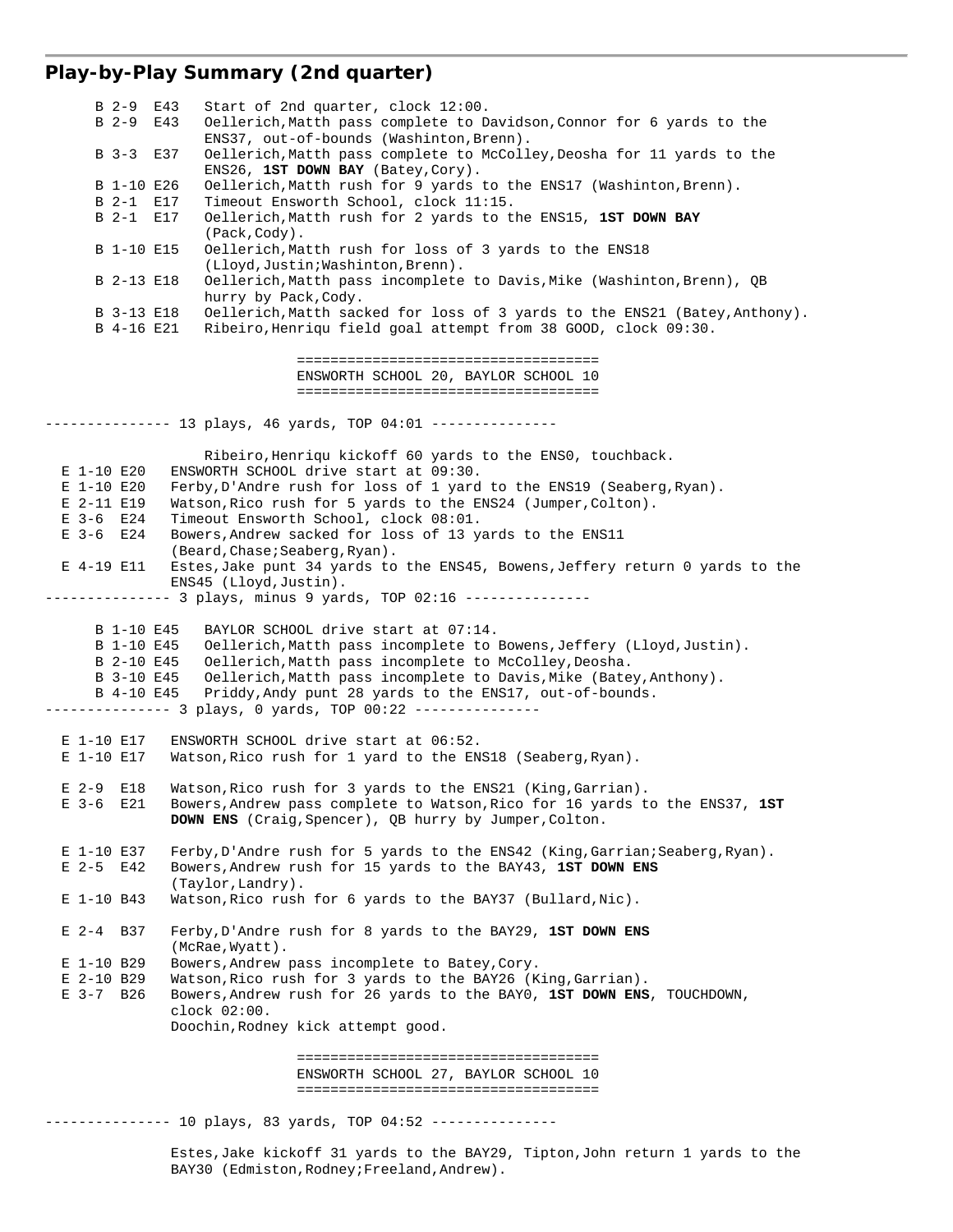|  | B 1-10 B30      | BAYLOR SCHOOL drive start at 02:00.                                      |
|--|-----------------|--------------------------------------------------------------------------|
|  | B 1-10 B30      | Oellerich, Matth pass complete to Upshaw, Reggie for 24 yards to the     |
|  |                 | ENS46, 1ST DOWN BAY, out-of-bounds (Lloyd, Justin).                      |
|  | B 1-10 E46      | Davis, Mike rush for 14 yards to the ENS32, 1ST DOWN BAY                 |
|  |                 | (Lloyd, Justin).                                                         |
|  | B 1-10 E32      | Oellerich, Matth pass incomplete to Bowens, Jeffery (Edmiston, Rodney).  |
|  | B 2-10 E32      | Oellerich, Matth rush for 9 yards to the ENS23 (Lloyd, Justin).          |
|  | B 3-1 E23       | Timeout Baylor School, clock 01:15.                                      |
|  | B 3-1 E23       | Davis, Mike rush for no gain to the ENS23 (White, Shomari).              |
|  | B 4-1 E23       | Oellerich, Matth rush for 2 yards to the ENS21, 1ST DOWN BAY             |
|  |                 | (Sawyers, Michael; Batey, Anthony).                                      |
|  | B 1-10 E21      | Oellerich, Matth pass incomplete to McColley, Deosha (Watson, Rico), QB  |
|  |                 | hurry by Carter, Keshonn.                                                |
|  | B 2-10 E21      | Oellerich, Matth pass incomplete to Upshaw, Reqqie (Lloyd, Justin), QB   |
|  |                 | hurry by Prevost, Austin.                                                |
|  | B 3-10 E21      | Davis, Mike rush for 2 yards to the ENS19 (Batey, Cory; Pasley, Miles).  |
|  | B 4-8 E19       | Timeout Baylor School, clock 00:12.                                      |
|  | B 4-8 E19       | Timeout Ensworth School, clock 00:12.                                    |
|  | B 4-8 E19       | Ribeiro, Henriqu field goal attempt from 37 MISSED - wide right, spot at |
|  |                 | ENS20, clock 00:06.                                                      |
|  |                 | -------- 10 plays, 51 yards, TOP 01:54 ---------------                   |
|  |                 |                                                                          |
|  | $E$ 1-10 $E$ 20 | ENSWORTH SCHOOL drive start at 00:06.                                    |
|  | E 1-10 E20      | TEAM rush for loss of 1 yard to the ENS19.                               |
|  | $E$ 2-11 $E$ 19 | End of half, clock 00:00.                                                |

 =========END OF 2nd QUARTER========= ENSWORTH SCHOOL 27, BAYLOR SCHOOL 10 ====================================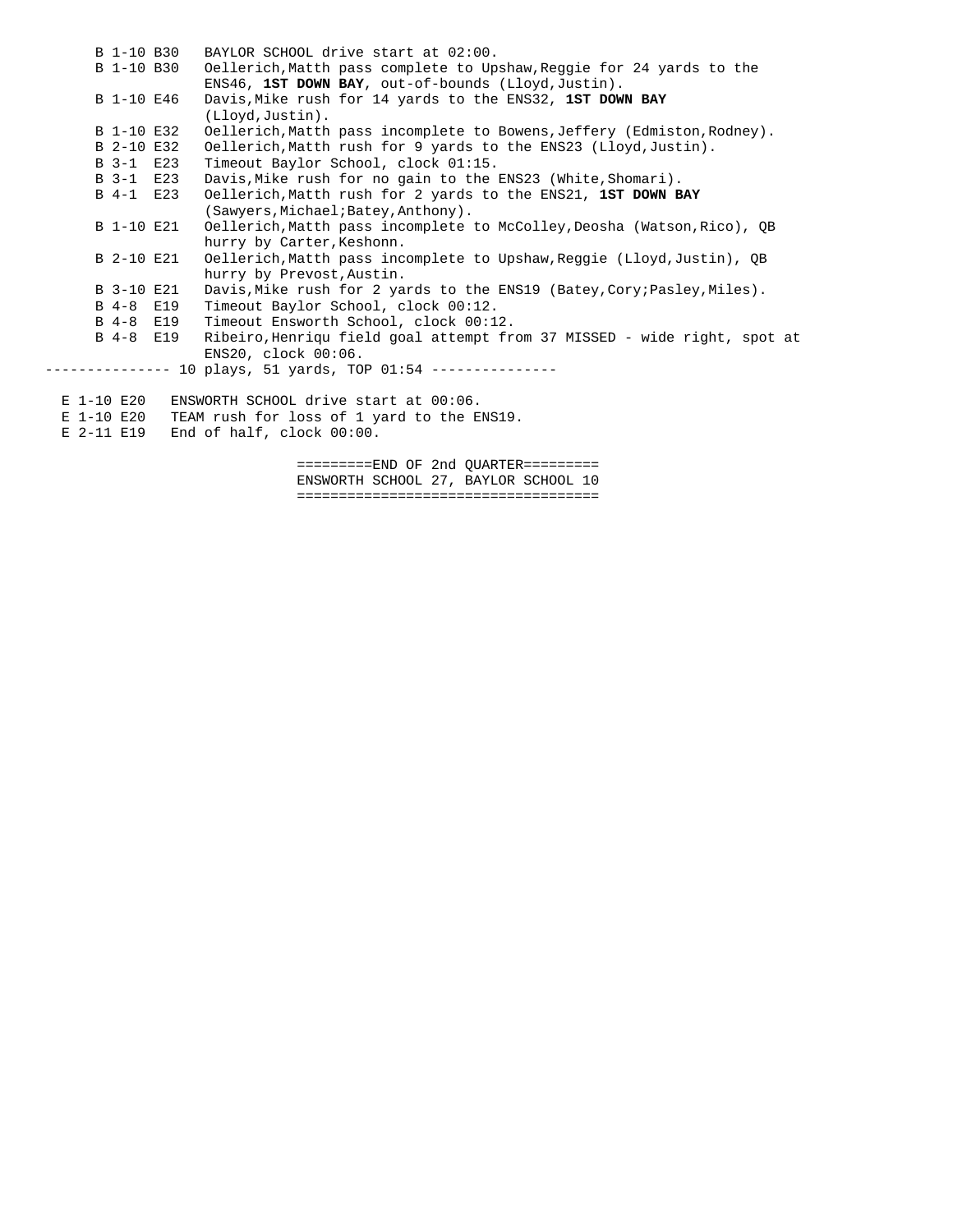# **Play-by-Play Summary (3rd quarter)**

|                         | $E$ 2-11 E19 Start of 3rd quarter, clock 12:00.                                                                                              |
|-------------------------|----------------------------------------------------------------------------------------------------------------------------------------------|
| E 2-11 E19              | Change of possession, BAY ball on BAY40, 1st and 10.<br>-------------- 1 plays, minus 1 yards, TOP 00:06 --------------                      |
|                         |                                                                                                                                              |
| B 1-10 B40              | BAYLOR SCHOOL drive start at 12:00.                                                                                                          |
|                         | Ribeiro, Henriqu kickoff 60 yards to the ENSO, touchback.                                                                                    |
| E 1-10 E20              | ENSWORTH SCHOOL drive start at 12:00.                                                                                                        |
| E 1-10 E20              | Watson, Rico rush for 8 yards to the ENS28 (Jumper, Colton).                                                                                 |
| $E$ 2-2 $E$ 28          | Watson, Rico rush for 2 yards to the ENS30, 1ST DOWN ENS<br>(Seaberg, Ryan).                                                                 |
| E 1-10 E30              | Watson, Rico rush for 16 yards to the ENS46, 1ST DOWN ENS<br>(McRae, Wyatt).                                                                 |
| E 1-10 E46              | Watson, Rico rush for 12 yards to the BAY42, 1ST DOWN ENS<br>(Burton, Russell).                                                              |
| E 1-10 B42              | Ferby, D'Andre rush for 4 yards to the BAY38, fumble forced by Jumper, Colton,                                                               |
|                         | fumble by Ferby, D'Andre recovered by BAY Bullard, Nic at BAY35.                                                                             |
|                         |                                                                                                                                              |
| B 1-10 B35              | BAYLOR SCHOOL drive start at 09:52.                                                                                                          |
| B 1-10 B35              | Oellerich, Matth pass incomplete to McColley, Deosha (Batey, Anthony).                                                                       |
| B 2-10 B35              | Oellerich, Matth rush for 1 yard to the BAY36 (Batey, Anthony; Pack, Cody).                                                                  |
| B 3-9 B 36              | Oellerich, Matth pass complete to Davidson, Connor for 2 yards to the<br>BAY38 (White, Shomari), QB hurry by Washinton, Brenn.               |
| B 4-7 B38               | Priddy, Andy punt 25 yards to the ENS37, out-of-bounds.                                                                                      |
|                         |                                                                                                                                              |
| E 1-10 E37              | ENSWORTH SCHOOL drive start at 08:31.                                                                                                        |
| E 1-10 E37              | Watson, Rico rush for 63 yards to the BAYO, 1ST DOWN ENS, TOUCHDOWN,                                                                         |
|                         | clock 08:17.                                                                                                                                 |
|                         | Doochin, Rodney kick attempt good.                                                                                                           |
|                         | ======================================                                                                                                       |
|                         | ENSWORTH SCHOOL 34, BAYLOR SCHOOL 10                                                                                                         |
|                         |                                                                                                                                              |
|                         |                                                                                                                                              |
|                         |                                                                                                                                              |
|                         | -------------- 1 plays, 63 yards, TOP 00:14 --------------                                                                                   |
|                         | Estes, Jake kickoff 29 yards to the BAY31, fair catch by Tipton, John.                                                                       |
| B 1-10 B31              | BAYLOR SCHOOL drive start at 08:17.                                                                                                          |
| B 1-10 B31<br>B 2-4 B37 | Oellerich, Matth rush for 6 yards to the BAY37 (Pack, Cody).<br>Davis, Mike rush for loss of 1 yard to the BAY36                             |
|                         | (Pack, Cody; White, Shomari).                                                                                                                |
| B 3-5 B 36              | Oellerich, Matth pass intercepted by Graham, Taylor at the ENS27,                                                                            |
|                         | Graham, Taylor return 0 yards to the ENS27 (Bowens, Jeffery).                                                                                |
|                         | ----------- 3 plays, 5 yards, TOP 00:45 ---------------                                                                                      |
| E 1-10 E27              | ENSWORTH SCHOOL drive start at 07:32.                                                                                                        |
| E 1-10 E27              | Bowers, Andrew rush for no gain to the ENS27, fumble by Bowers, Andrew                                                                       |
| E 2-11 E26              | recovered by ENS Bowers, Andrew at ENS26.                                                                                                    |
| E 3-18 E19              | Bowers, Andrew sacked for loss of 7 yards to the ENS19 (Jumper, Colton).<br>Bowers, Andrew rush for 17 yards to the ENS36 (Gouger, Barrett). |
| $E$ 4-1 $E$ 36          | Estes, Jake punt 44 yards to the BAY20, downed.                                                                                              |
|                         |                                                                                                                                              |
| B 1-10 B20              | BAYLOR SCHOOL drive start at 05:11.                                                                                                          |
| B 1-10 B20              | Porter, George rush for 6 yards to the BAY26 (Carter, Keshonn).                                                                              |
| B 2-4 B 26              | Porter, George rush for 20 yards to the BAY46, 1ST DOWN BAY                                                                                  |
| B 1-10 B46              | (Batey, Anthony).<br>Porter, George rush for 9 yards to the ENS45, out-of-bounds                                                             |
|                         | (Lloyd, Justin).                                                                                                                             |
| $B$ 2-1<br>E45          | Oellerich, Matth pass incomplete to Bowens, Jeffery, QB hurry by<br>Washinton, Brenn.                                                        |
| $B \ 3-1$<br>E45        | Porter, George rush for 2 yards to the ENS43, 1ST DOWN BAY<br>(McCullough, Josh).                                                            |
| B 1-10 E43              | Oellerich, Matth pass incomplete to Upshaw, Reggie, QB hurry by<br>Freeland, Andrew.                                                         |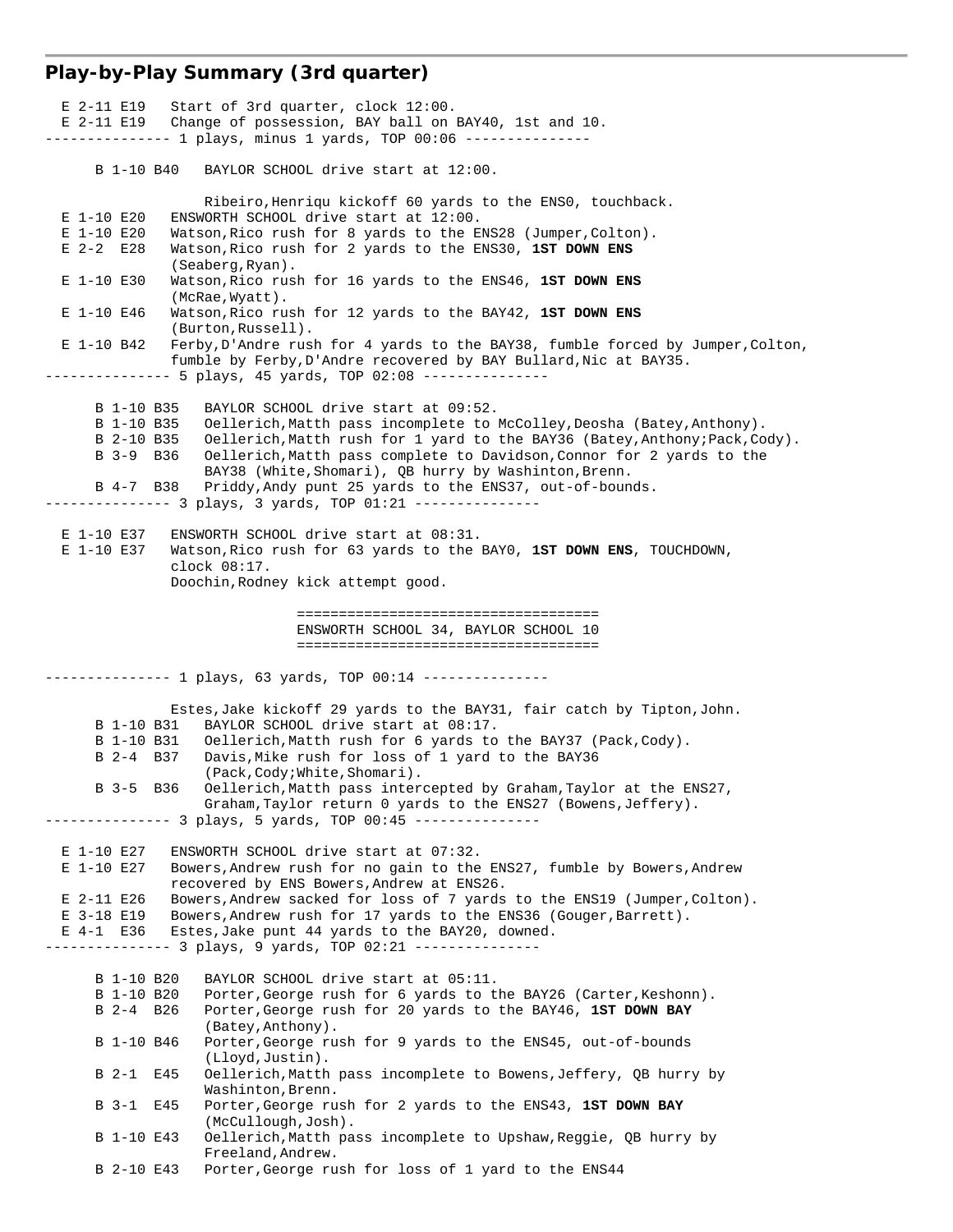(Sawyers, Michael; Batey, Anthony).<br>B 3-11 E44 Oellerich, Matth pass incomplete Oellerich, Matth pass incomplete to Porter, George (Edmiston, Rodney), QB hurry by Pasley, Miles. B 4-11 E44 Oellerich,Matth sacked for loss of 5 yards to the ENS49 (Batey,Anthony). -------------- 9 plays, 31 yards, TOP 02:21 --------------- E 1-10 E49 ENSWORTH SCHOOL drive start at 02:50. E 1-10 E49 Watson,Rico rush for 14 yards to the BAY37, **1ST DOWN ENS** (Craig,Spencer). E 1-10 B37 Watson,Rico rush for 17 yards to the BAY20, **1ST DOWN ENS** (Craig,Spencer). E 1-10 B20 Lloyd,Justin rush for 7 yards to the BAY13 (Tipton,John). E 2-3 B13 Watson,Rico rush for 12 yards to the BAY1, **1ST DOWN ENS** (Jumper,Colton). E 1-G B01 Watson,Rico rush for 1 yard to the BAY0, TOUCHDOWN, clock 00:32. Doochin,Rodney kick attempt good. ==================================== ENSWORTH SCHOOL 41, BAYLOR SCHOOL 10 ==================================== -------------- 5 plays, 51 yards, TOP 02:18 --------------- Estes,Jake kickoff 34 yards to the BAY26, Davis,Mike return 8 yards to the BAY34 (Freeland,Andrew). B 1-10 B34 BAYLOR SCHOOL drive start at 00:32. B 1-10 B34 Oellerich,Matth pass complete to Upshaw,Reggie for 8 yards to the BAY42

(Batey,Cory).

 =========END OF 3rd QUARTER========= ENSWORTH SCHOOL 41, BAYLOR SCHOOL 10 ====================================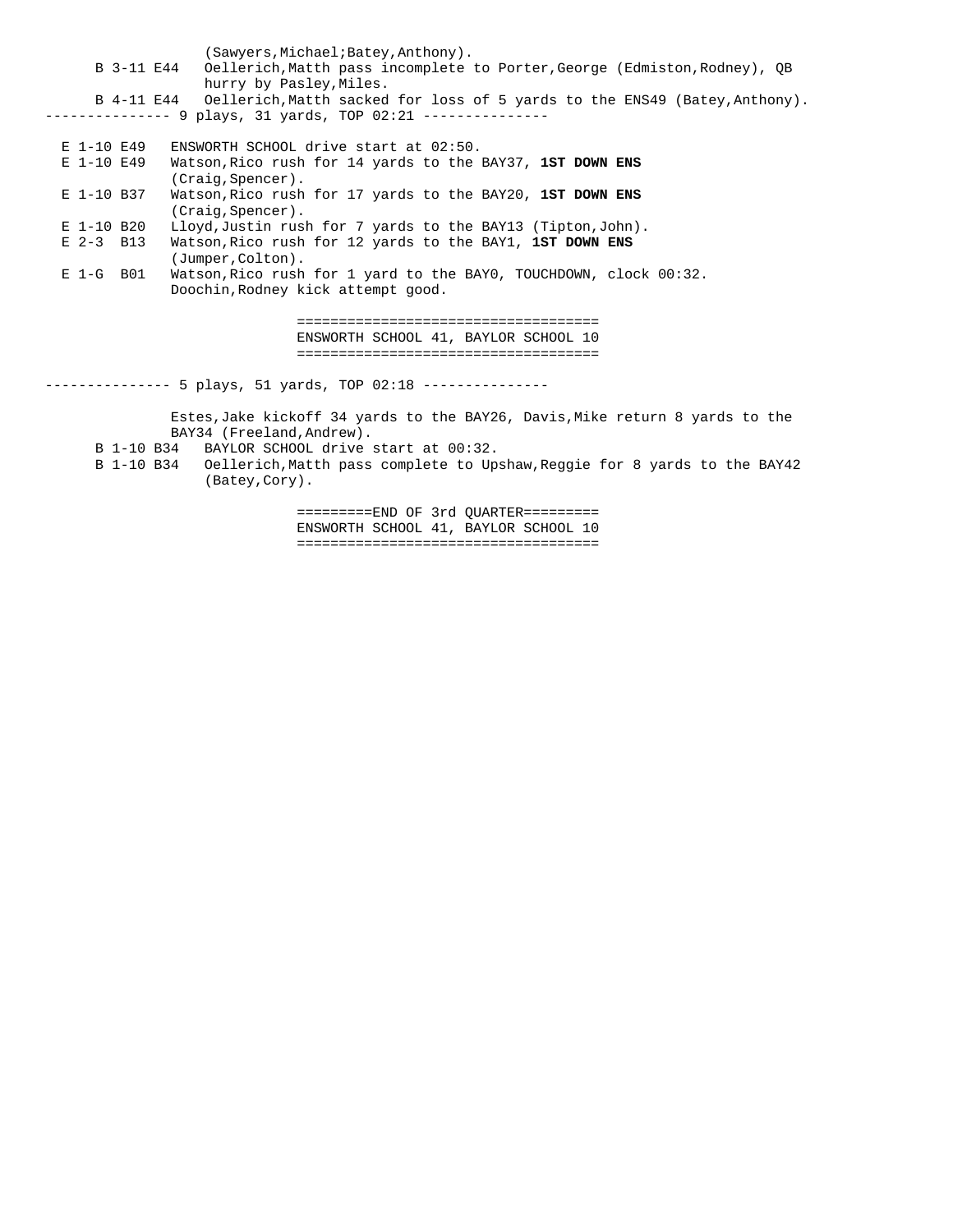# **Play-by-Play Summary (4th quarter)**

| B 2-2 B42<br>Start of 4th quarter, clock 12:00.                                                                                                            |
|------------------------------------------------------------------------------------------------------------------------------------------------------------|
| B 2-2 B42<br>Porter, George rush for 3 yards to the BAY45, 1ST DOWN BAY                                                                                    |
| (Batey, Anthony).<br>B 1-10 B45<br>Oellerich, Matth sacked for loss of 1 yard to the BAY44                                                                 |
| (Sawyers, Michael), fumble by Oellerich, Matth recovered by ENS Batey, Anthony                                                                             |
| at BAY46, PENALTY BAY personal foul 15 yards to the BAY31, 1st and                                                                                         |
| 10, ENS ball on BAY31.                                                                                                                                     |
|                                                                                                                                                            |
|                                                                                                                                                            |
| E 1-10 B31<br>ENSWORTH SCHOOL drive start at 11:30.<br>E 1-10 B31<br>Bowers, Andrew pass complete to Pasley, Miles for 31 yards to the BAY0, 1ST           |
| DOWN ENS, TOUCHDOWN, clock 11:23.                                                                                                                          |
| Doochin, Rodney kick attempt good.                                                                                                                         |
|                                                                                                                                                            |
|                                                                                                                                                            |
| ENSWORTH SCHOOL 48, BAYLOR SCHOOL 10                                                                                                                       |
| -------------------------------------                                                                                                                      |
| ------------- 1 plays, 31 yards, TOP 00:07 --------------                                                                                                  |
|                                                                                                                                                            |
| Estes, Jake kickoff 24 yards to the BAY36, fair catch by Burton, Russell.                                                                                  |
| BAYLOR SCHOOL drive start at 11:23.<br>B 1-10 B36                                                                                                          |
| B 1-10 B36<br>Davidson, Connor rush for 6 yards to the BAY42 (Washinton, Brenn).                                                                           |
| Oellerich, Matth rush for loss of 3 yards to the BAY39 (Batey, Cory).<br>B 2-4 B42                                                                         |
| Oellerich, Matth pass complete to Upshaw, Reggie for 9 yards to the BAY48,<br>B 3-7 B 39<br>1ST DOWN BAY (Freeland, Andrew), QB hurry by Sawyers, Michael. |
| B 1-10 B48<br>Davidson, Connor rush for 3 yards to the ENS49 (Sawyers, Michael).                                                                           |
| B 2-7 E49<br>Oellerich, Matth rush for 3 yards to the ENS46                                                                                                |
| (Pasley, Miles; McCullough, Josh).                                                                                                                         |
| B 3-4 E46<br>Davis, Mike rush for 19 yards to the ENS27, 1ST DOWN BAY                                                                                      |
| (Graham,Taylor).                                                                                                                                           |
| B 1-10 E27<br>Davis, Mike rush for 26 yards to the ENS1, 1ST DOWN BAY                                                                                      |
| (Lloyd, Justin).<br>Timeout Ensworth School, clock 06:28.<br>B 1-G E01                                                                                     |
| B 1-G E01<br>Davis, Mike rush for no gain to the ENS1 (Edmiston, Rodney).                                                                                  |
| B 2-G E01<br>Davis, Mike rush for loss of 1 yard to the ENS2 (Batey, Anthony).                                                                             |
| E02<br>Davis, Mike rush for no gain to the ENS2 (Sawyers, Michael).<br>B 3-G                                                                               |
| B 4-G E02<br>Oellerich, Matth pass incomplete to Tipton, John.                                                                                             |
| ----------- 11 plays, 62 yards, TOP 06:54 ---------------                                                                                                  |
| ENSWORTH SCHOOL drive start at 04:29.<br>E 1-10 E02                                                                                                        |
| E 1-10 E02<br>Ferby, D'Andre rush for 29 yards to the ENS31, 1ST DOWN ENS,                                                                                 |
| out-of-bounds (McColley, Deosha).                                                                                                                          |
| Ferby, D'Andre rush for 13 yards to the ENS44, 1ST DOWN ENS,<br>E 1-10 E31                                                                                 |
| out-of-bounds (Rogers, Joey).                                                                                                                              |
| E 1-10 E44<br>Timeout Ensworth School, clock 02:12.                                                                                                        |
| E 1-10 E44<br>Sheffield, Donov rush for 28 yards to the BAY28, 1ST DOWN ENS,                                                                               |
| out-of-bounds (Burton, Russell), PENALTY BAY personal foul 14 yards to the<br>BAY14, 1ST DOWN ENS.                                                         |
| E 1-10 B14<br>$1st$ and $10.$                                                                                                                              |
| E 1-10 B14<br>Timeout Baylor School, clock 01:10.                                                                                                          |
| Sheffield, Donov rush for loss of 5 yards to the BAY19 (Jumper, Colton).<br>E 1-10 B14                                                                     |
| Settles, P.J. rush for no gain to the BAY19 (Burton, Russell).<br>E 2-15 B19                                                                               |
| E 3-15 B19<br>End of game, clock 00:00.                                                                                                                    |
| --------- 5 plays, 79 yards, TOP 04:29 ---------------                                                                                                     |
| =============FINAL SCORE============                                                                                                                       |
|                                                                                                                                                            |

 ENSWORTH SCHOOL 48, BAYLOR SCHOOL 10 ====================================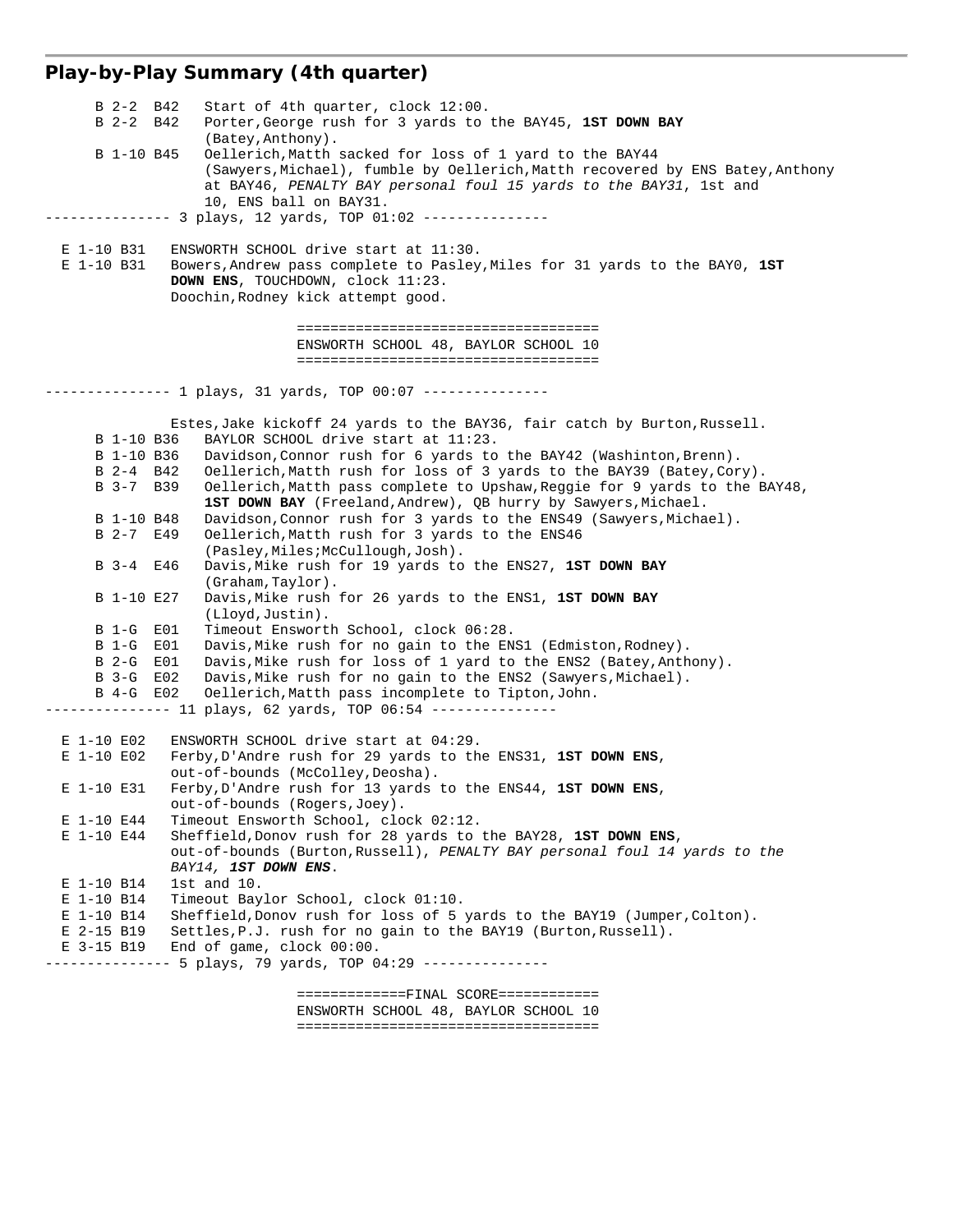## **Play Breakdown Summary**

| Play Breakdown Summary (Final) |                            |              |                |                                                                      |              |                              |       |
|--------------------------------|----------------------------|--------------|----------------|----------------------------------------------------------------------|--------------|------------------------------|-------|
|                                |                            |              |                | Ensworth School vs Baylor School (Dec 01, 2011 at Cookeville, Tenn.) |              |                              |       |
| Ensworth School                |                            |              |                | Baylor School                                                        |              |                              |       |
| Down                           | RIIN PASS                  |              | Total          | Down                                                                 |              | RUN PASS                     | Total |
| $OVERALL$                      | 33                         | 8            | 41             | $OVERALL$                                                            | 42           | 33                           | 75    |
| $1ST$ DOWN                     | 21                         | 4            | 25             | $1ST$ DOWN 19                                                        |              | 11                           | 30    |
| 2ND DOWN-SHORT                 | $\overline{\phantom{a}}$ 2 | $\Omega$     | $\mathfrak{D}$ | 2ND DOWN-SHORT                                                       | 4            | $\mathfrak{D}$               | 6     |
| 2ND DOWN-MIDDLE                | $\overline{\phantom{a}}$   | $\mathbf{1}$ | 4              | 2ND DOWN-MIDDLE                                                      |              | $\mathfrak{D}$<br>$4\degree$ | 6     |
| $2ND$ $DOMN-LONG$              | $5^{\circ}$                | $\mathbf{1}$ | 6              | 2ND DOWN-LONG                                                        | 5            | 7                            | 12.   |
| 3RD DOWN-SHORT                 | $\Omega$                   | $\Omega$     | $\Omega$       | 3RD DOWN-SHORT                                                       | 4            | $\Omega$                     | 4     |
| 3RD DOWN-MIDDLE                | $\Omega$                   | 2            | 2              | 3RD DOWN-MIDDLE                                                      | 3            | $\mathcal{D}$                | 5     |
| 3RD DOWN-LONG                  | $\mathfrak{D}$             | $\Omega$     | $\mathfrak{D}$ | 3RD DOWN-LONG                                                        | $\mathbf{1}$ | 7                            | 8     |
| $4TH$ DOWN                     | $\Omega$                   | $\Omega$     | $\Omega$       | 4TH DOWN                                                             | 2            | $\mathfrak{D}$               | 4     |
| Ensworth School                |                            |              |                | Baylor School                                                        |              |                              |       |
| Formation                      | RUN PASS                   |              | Total          | Formation                                                            | RUN PASS     |                              | Total |
| .                              | 8<br>33                    |              | 41             | .                                                                    | 42           | 33                           | 75    |

## **Play Breakdown**

Play Breakdown (Final) Ensworth School vs Baylor School (Dec 01, 2011 at Cookeville, Tenn.)

Ensworth School (Sorted by Play type)

| 1ST DOWN RUN                   |                    | (21 RUN, 4 PASS) | 1ST DOWN PASS                                    |
|--------------------------------|--------------------|------------------|--------------------------------------------------|
| 1-10 E37 #10                   | 5 [                | -1               | 1-10 B29 #2 to #1<br>$-$ [<br>$\mathbf{I}$       |
| $1 - 10$ E02 #10               | 29 [               | -1               | $1 - 10$ B48 #2<br>to #1<br>4 [<br>-1            |
| 1-10 E20 #10                   | $-1$ [             |                  | 1-10 B31 #2 to #3<br>31 [<br>-1                  |
| 1-10 E31 #10                   | 13 [               |                  | 1-10 B38 #2 to #4<br>$\overline{1}$<br>$ \Gamma$ |
| 1-10 B42 #10                   | 4 [                | 1                |                                                  |
| $1 - 10$ B20 #14               | 7 [                | -1               |                                                  |
| 1-10 E20 #15                   | 4 [                |                  |                                                  |
| $1 - 10$ E27 #2                | $0$ [              | 1                |                                                  |
| $1 - 10$ B14 #21               | $-5$ [             | -1               |                                                  |
| $1 - 10$ E44 #21               | 28 [               | 1                |                                                  |
| $1 - 10$ B45 #7                | 45 [               |                  |                                                  |
| $1 - 10$ E17 #7                | 1 <sup>1</sup>     |                  |                                                  |
| $1 - 1$ B01 #7                 | $1 \left[ \right]$ | -1               |                                                  |
| 1-10 B37 #7                    | 17 [               | 1                |                                                  |
| $1 - 10$ E49 #7                | 14 [               | -1               |                                                  |
| 1-10 E37 #7                    | 63 [               |                  |                                                  |
| $1 - 10$ B43 #7                | 6 [                | -1               |                                                  |
| $1 - 10$ E46 #7                | 12 [               |                  |                                                  |
| $1 - 10$ E30 #7                | 16 [               | -1               |                                                  |
| $1 - 10$ E20 #7                | 8[                 |                  |                                                  |
| $1-10$ E20 #TM $-1$ [          |                    | -1               |                                                  |
| 2ND-SHORT RUN (2 RUN, 0 PASS)  |                    |                  | 2ND-SHORT PASS                                   |
| $2 - 3$ B13 #7                 | 12 [               | - 1              |                                                  |
| $2 - 2$ E28 #7                 | $2 \left[ \right]$ | - 1              |                                                  |
| 2ND-MIDDLE RUN (3 RUN, 1 PASS) |                    |                  | 2ND-MIDDLE PASS                                  |
| $2 - 4$ B37 #10                | 8 [                | $\blacksquare$   | $2-6$ B44 #2 to #1<br>44 [<br>$\Box$             |
| $2-5$ E42 #2                   | 15 [               | -1               |                                                  |
| $2-6$ E24 #7                   | 13 [               | -1               |                                                  |
| 2ND-LONG RUN                   |                    | (5 RUN, 1 PASS)  | 2ND-LONG PASS                                    |
| 2-15 B19 #13                   | 0 <sub>l</sub>     | -1               | 2-11 E26 #2 to #<br>SACK [<br>$\Box$             |
| 2-10 B38 #15                   | 38 [               |                  |                                                  |
| 2-9 E18 #7                     | 3 [                | -1               |                                                  |
| $2 - 10$ B29 #7                | 3 [                | -1               |                                                  |
| 2-11 E19 #7                    | 5 [                | -1               |                                                  |
| 3RD-SHORT RUN (0 RUN, 0 PASS)  |                    |                  | 3RD-SHORT PASS                                   |
| 3RD-MIDDLE RUN (0 RUN, 2 PASS) |                    |                  | 3RD-MIDDLE PASS                                  |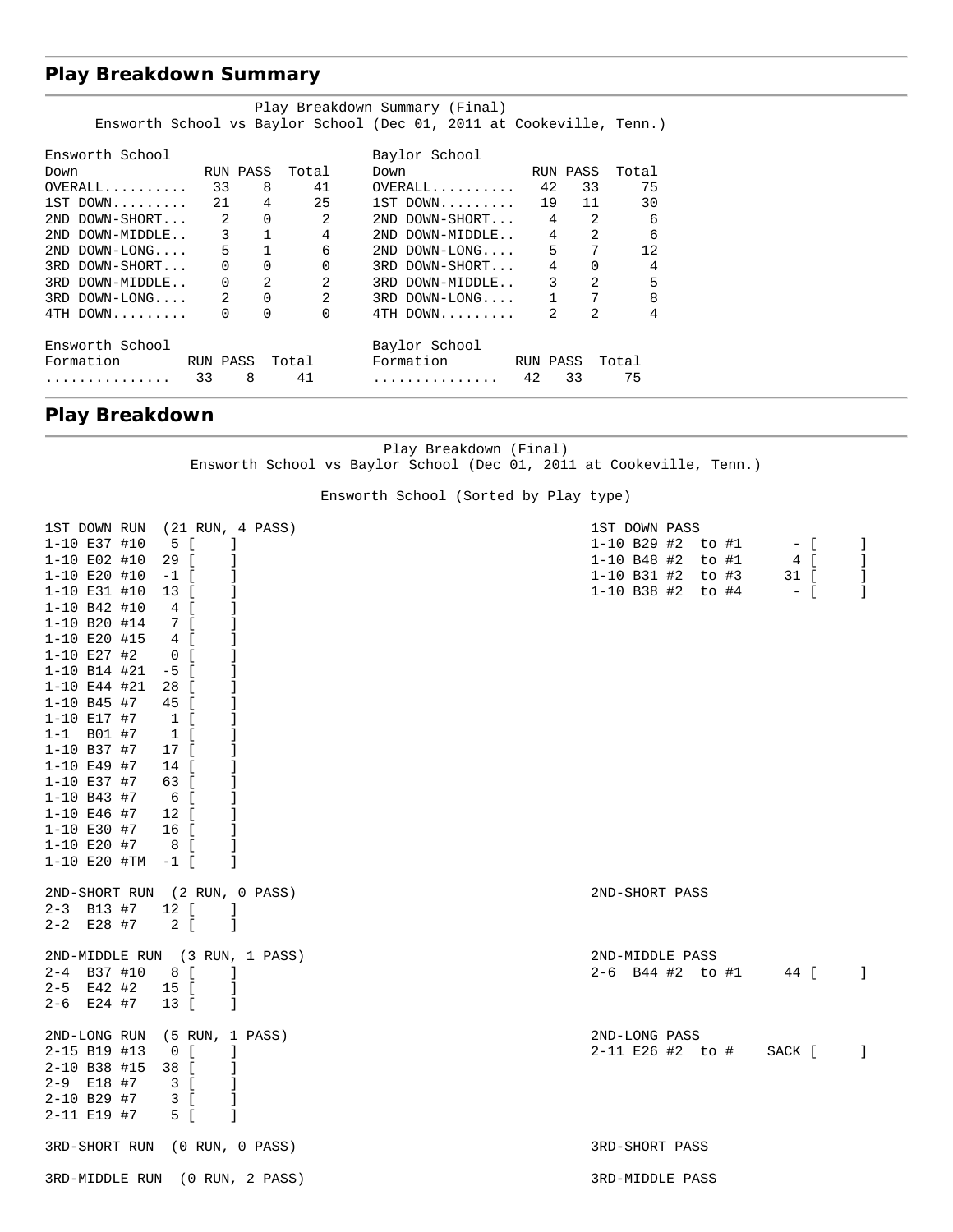$3-6$  E21 #2 to #7 16 [ ]  $3-6$  E24  $\#2$  to  $\#$  SACK [ ]

3RD-LONG RUN (2 RUN, 0 PASS) 3RD-LONG PASS 3-7 B26 #2 26 [ ] 3-18 E19 #2 17 [ ] 4TH DOWN RUN (0 RUN, 0 PASS) 4TH DOWN PASS

## **Play Breakdown**

Play Breakdown (Final) Ensworth School vs Baylor School (Dec 01, 2011 at Cookeville, Tenn.)

Baylor School (Sorted by Play type)

| 1-10 E26 #11<br>$1 - 10$ B33 #11<br>$1-10$ B46 #11 10 [<br>$1 - 10$ E44 #11<br>1-10 B31 #11<br>1-10 E15 #11<br>1-10 B22 #11<br>1-10 E27 #21<br>$1 - 10$ E46 #21<br>$1 - 1$ E01 #21<br>$1 - 10$ B46 #29<br>$1 - 10$ B20 #29<br>1-10 E20 #31<br>$1-5$ B44 #31<br>$1 - 10$ B36 #31<br>$1 - 7$ E07 #31<br>1-10 B30 #31<br>1-10 B48 #31<br>$1 - 10$ B41 #31 | 1ST DOWN RUN (19 RUN, 11 PASS)<br>9 <sub>1</sub><br>-1<br>5 [<br>-1<br>J.<br>1 <sup>1</sup><br>6 [<br>$\mathbf{1}$<br>$-3$ [<br>$\overline{\phantom{a}3}$ [<br>26 [<br>- 1<br>14 [<br>$\begin{array}{cc} 0 & \end{array}$<br>$\Box$<br>9 [<br>6 [<br>5 [<br>- 1<br>2 [<br>6 [<br>6 [<br>- 1<br>4 [<br>$\overline{3}$ [<br>-1<br>2 [<br>-1 | 1ST DOWN PASS<br>1-10 B33 #11 to #1<br>INT [<br>1-10 E32 #11 to #18<br>$  \left[$<br>1-10 E45 #11 to #18<br>$-$ [<br>1-10 B34 #11 to #7<br>8 [<br>1-10 E39 #11 to #7<br>$-$ [<br>1-10 B30 #11 to #7<br>$-$ [<br>1-10 B30 #11 to #7<br>24 [<br>1-10 E43 #11 to #7<br>1-10 B35 #11 to #9<br>$-$ [<br>1-10 E21 #11 to #9 - [<br>1-10 B45 #11 to #<br>$-$ [ | -1<br>1<br>1<br>-1<br>-1 |
|--------------------------------------------------------------------------------------------------------------------------------------------------------------------------------------------------------------------------------------------------------------------------------------------------------------------------------------------------------|-------------------------------------------------------------------------------------------------------------------------------------------------------------------------------------------------------------------------------------------------------------------------------------------------------------------------------------------|---------------------------------------------------------------------------------------------------------------------------------------------------------------------------------------------------------------------------------------------------------------------------------------------------------------------------------------------------------|--------------------------|
| $2 - 1$ E17 #11 2 [<br>$2 - 1$ E01 #11<br>$2 - 1$ E01 #21 $-1$ [<br>$2 - 2$ B42 #29                                                                                                                                                                                                                                                                    | 2ND-SHORT RUN (4 RUN, 2 PASS)<br>$\blacksquare$<br>$1\left[ \right]$<br>-1<br>-1<br>$\overline{\phantom{a}3}$ [<br>- 1                                                                                                                                                                                                                    | 2ND-SHORT PASS<br>2-1 E45 #11 to #18 - [<br>2-3 B46 #11 to #9 - [                                                                                                                                                                                                                                                                                       | J.<br>-1                 |
| 2-5 E15 #11<br>$2-4$ B42 #11 $-3$ [<br>$2-4$ B37 #21 $-1$ [<br>$2-4$ B26 #29 20 [                                                                                                                                                                                                                                                                      | 2ND-MIDDLE RUN (4 RUN, 2 PASS)<br>4 [<br>- 1<br>-1<br>$\overline{\phantom{a}}$<br>$\blacksquare$                                                                                                                                                                                                                                          | 2ND-MIDDLE PASS<br>2-5 B38 #11 to #18 - [<br>2-6 B34 #11 to #31 7 [                                                                                                                                                                                                                                                                                     | J.<br>-1                 |
| $2 - 10$ B35 #11<br>$2 - 7$ B25 #11<br>$2 - 7$ E49 #11<br>2-10 E32 #11<br>$2 - 10$ E43 #29 $-1$ [                                                                                                                                                                                                                                                      | 2ND-LONG RUN (5 RUN, 7 PASS)<br>$1 \quad$<br>-1<br>$8$ [ ]<br>3 <sup>1</sup><br>$\Box$<br>9 [<br>$\blacksquare$                                                                                                                                                                                                                           | 2ND-LONG PASS<br>2-8 B43 #11 to #18<br>18 [<br>2-13 E18 #11 to #21<br>$-$ [<br>2-10 E39 #11 to #24<br>$-$ [<br>2-9 E43 #11 to #31<br>6 [<br>2-10 E21 #11 to #7<br>$  \left[$<br>2-10 E45 #11 to #9<br>$-$ [<br>2-10 B30 #11 to #9<br>$-6$ [                                                                                                             | -1<br>-1<br>1<br>-1<br>1 |
| 3-2 E02 #21 0 [ ]<br>$3 - 1$ E23 #21<br>$3-1$ E45 #29 2 [ ]<br>3-1 E11 #31                                                                                                                                                                                                                                                                             | 3RD-SHORT RUN (4 RUN, 0 PASS)<br>$\begin{array}{cc} 0 & \end{array}$<br>4 [<br>-1                                                                                                                                                                                                                                                         | 3RD-SHORT PASS                                                                                                                                                                                                                                                                                                                                          |                          |
| $3-5$ B38 #11 8 [ ]<br>3-4 E46 #21 19 [ ]<br>$3-3$ B46 #31 1 [                                                                                                                                                                                                                                                                                         | 3RD-MIDDLE RUN (3 RUN, 2 PASS)<br>Ι.                                                                                                                                                                                                                                                                                                      | 3RD-MIDDLE PASS<br>3-5 B36 #11 to #12 INT [<br>3-3 E37 #11 to #9 11 [                                                                                                                                                                                                                                                                                   | -1                       |